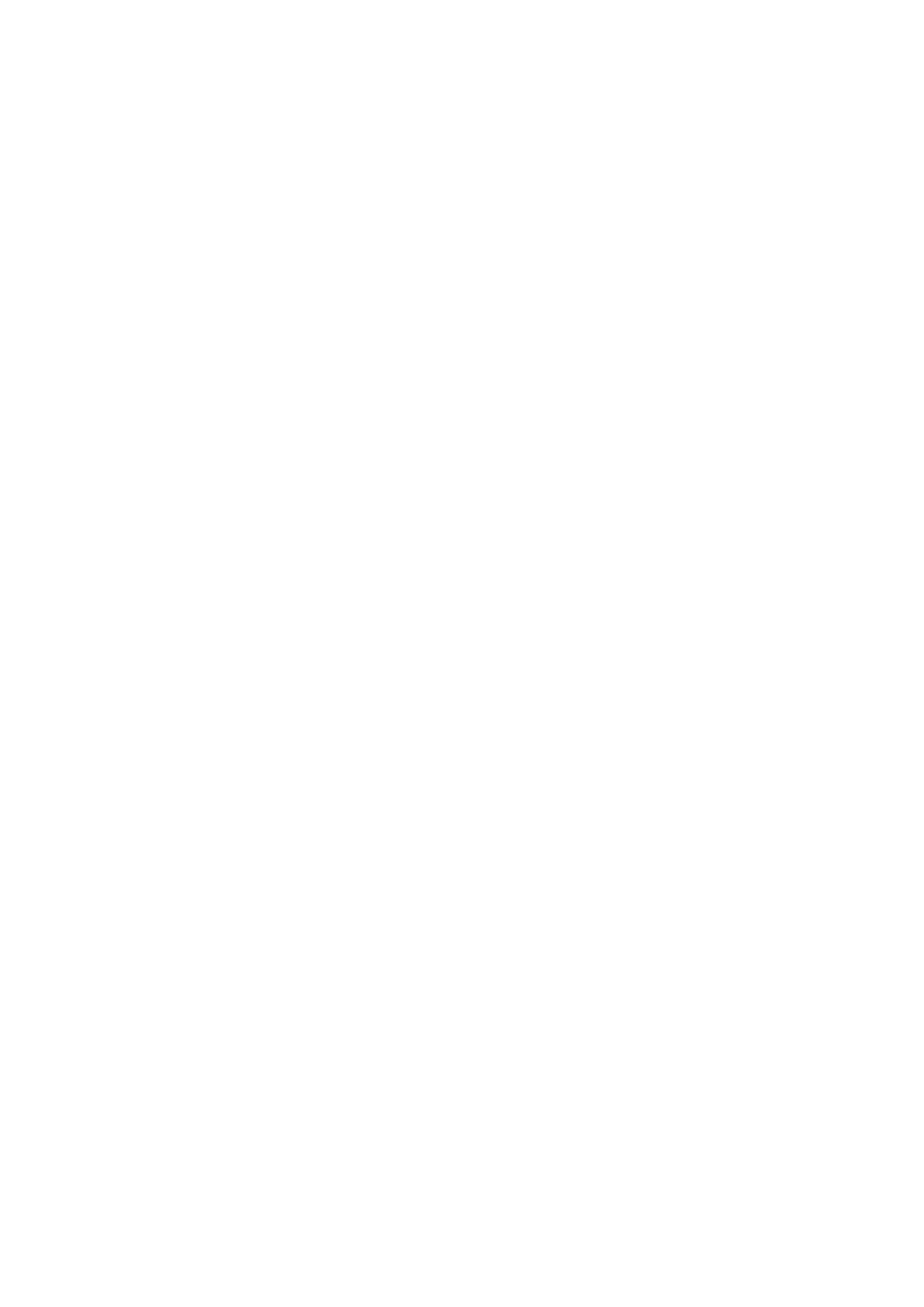### **Authoring & Approval**

| <b>Authors of the document</b>           |                            |            |  |  |
|------------------------------------------|----------------------------|------------|--|--|
| Name/Beneficiary                         | Position/Title             | Date       |  |  |
| Tom van Birgelen NLR                     | WP2 leader                 | 26/05/2019 |  |  |
| Joost Vreeken NLR<br>Consortium member   |                            | 26/05/2019 |  |  |
| <b>Reviewers internal to the project</b> |                            |            |  |  |
| Name/Beneficiary                         | Position/Title             | Date       |  |  |
| Marta Ribeiro TUD                        | Consortium member          | 05/07/2019 |  |  |
| Matteo Carta EUSC                        | Consortium member          | 05/07/2019 |  |  |
| Marco Ducci DBL                          | Consortium member          | 05/07/2019 |  |  |
| Damiano Taurino                          | <b>Project Coordinator</b> | 15/07/2019 |  |  |
| Alkiviadis Tromaras CERTH                | Consortium member          | 05/07/2019 |  |  |

#### **Rejected By - Representatives of beneficiaries involved in the project**

| Name/Beneficiary | Position/Title | Date |
|------------------|----------------|------|
|                  |                |      |

#### **Document History**

| Edition  | Date       | <b>Status</b> | Author    | Justification                         |
|----------|------------|---------------|-----------|---------------------------------------|
| 00.00.01 | 26/01/2019 | Draft         | See above | Initial draft                         |
| 00.00.02 | 10/07/2019 | Draft         | See above | Updated version after internal review |
| 00.01.00 | 15/07/2019 | Final         | See above | Final version after internal review   |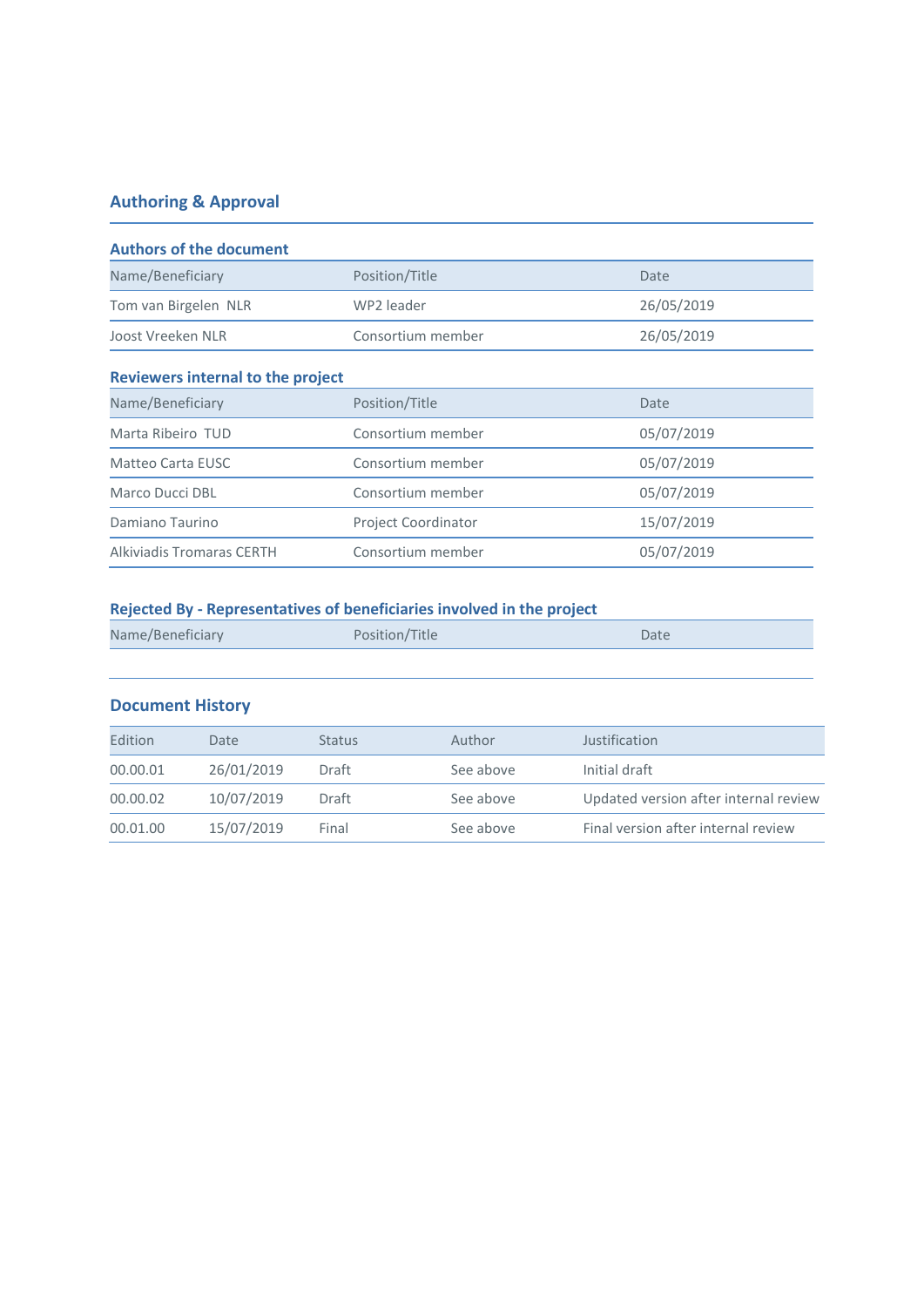# **AW-Drones**

## <span id="page-3-0"></span>**Abstract**

AW-Drones aims at supporting the on-going EU regulatory process for the definition of technical rules, standards and procedures for civilian drones to enable safe, environmentally sound and reliable operations in the EU.

In Work Package 3 of the AW-Drones project standards that are potentially suitable to serve as an Acceptable Means of Compliance (AMC) against drone regulations are identified.

Subsequently in WP3 and WP4 of the AW-Drones project their suitability as an Acceptable Means of Compliance (AMC) against drone regulations and the effect of not having a standard that could serve as AMC are assessed. Also gaps in the available standards are identified. The assessment is performed using the methodology described in this document, which is the output of task 2.2 of the AW-Drones project.

The assessment methodology is based on Multi-Criteria Analysis which works as follows:

- A criterion represents the effect of a potential standard or lack of a standard on a certain aspect. Criteria are: maturity of standard, type of standard, effectiveness to fulfil KPA requirement, cost of compliance, environmental impact, impact on EU Industry competitiveness, social Acceptance;
- For each criterion a ranking system is defined which allows to express the magnitude of the effect of an option on the applicable aspect;
- Rankings for the various criteria can have different units of measurements. To allow the combination of criteria, non-dimensional numerical scores are defined for each ranking system;
- The various criteria are combined by algebraically summing the scores of each criterion using a weight factor for each criterion. The weight factor expresses the importance of a criterion relative to the other criteria.

Feedback on the draft version of the assessment methodology has been received from EASA during the workshop with EASA on 6-7 June 2019 at EASA in Cologne. The proposed assessment methodology will be further validated with external stakeholders during the first workshop of the AW-DRONES project, which will be held on the 19th of September, 2019 at Eurocontrol in Brussels.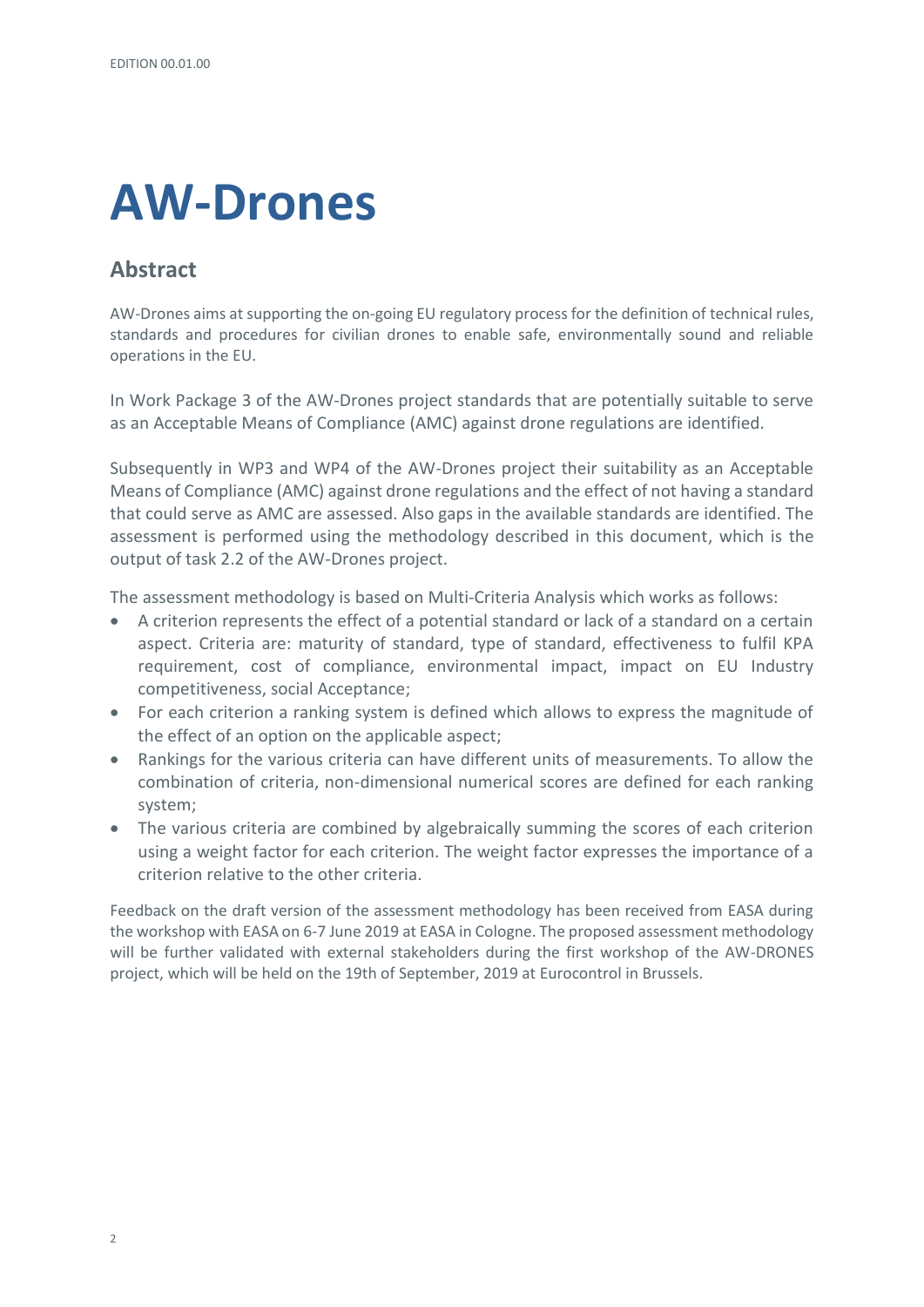# **Table of Contents**

| $\mathbf{1}$   |                                |                                                                                          |  |
|----------------|--------------------------------|------------------------------------------------------------------------------------------|--|
|                | 1.1                            |                                                                                          |  |
|                | 1.2                            |                                                                                          |  |
|                | 1.3                            |                                                                                          |  |
|                | 1.4                            |                                                                                          |  |
|                | 1.5                            |                                                                                          |  |
| $\overline{2}$ |                                |                                                                                          |  |
|                | 2.1                            |                                                                                          |  |
|                | 2.2                            |                                                                                          |  |
|                | 2.3                            |                                                                                          |  |
|                | 2.4<br>7.4.1<br>2.4.2<br>2.4.3 | CASE 1: a standard that is potentially suitable to comply with a certain requirement has |  |
|                | 2.5                            | CASE 2: a standard that is potentially suitable to comply with a certain requirement has |  |
|                | 2.5.1<br>2.5.2<br>2.5.3        |                                                                                          |  |
|                | 2.6<br>2.6.1<br>2.6.2<br>2.6.3 | CASE 3: a standard that does not map on any requirement has been identified 24           |  |
| 3              |                                |                                                                                          |  |
| 4              |                                |                                                                                          |  |
| 5              |                                |                                                                                          |  |

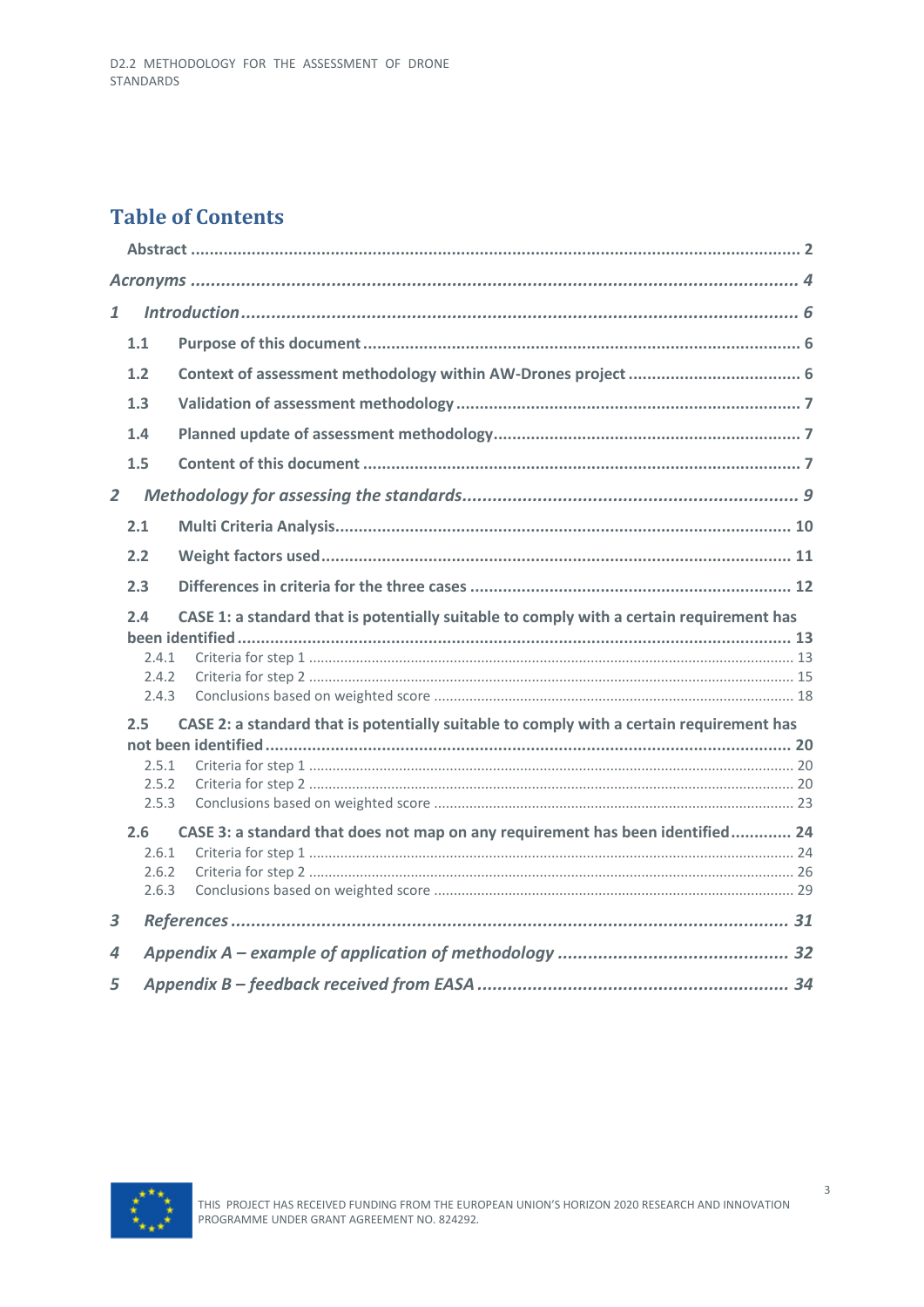# <span id="page-5-0"></span>**Acronyms**

| <b>Acceptable Means of Compliance</b>                         |
|---------------------------------------------------------------|
| <b>Authority Requirements for air Operations</b>              |
| American Society for Testing and Materials                    |
| Air Transport Pilot License                                   |
| <b>Commercial Pilot License</b>                               |
| <b>Certification Specifications - Light Sport Aircraft</b>    |
| Certification Specifications - Unmanned Aircraft System       |
| Certification Specifications - Very Light Aircraft            |
| <b>European Aviation Safety Agency</b>                        |
| <b>European Commission</b>                                    |
| <b>European Union</b>                                         |
| European Organisation for Civil Aviation Equipment            |
| <b>International Standards Organisation</b>                   |
| Key Performance Area                                          |
| Multi-Pilot License                                           |
| Not Applicable                                                |
| Non-Commercial operations with Complex motor-powered aircraft |
| Non-Commercial operations with Other-than-complex aircraft    |
| Organisation Requirements for air Operations                  |
| <b>Operational Safety Objectives</b>                          |
| Private Pilot License                                         |
| <b>Radio Technical Commission for Aeronautics</b>             |
|                                                               |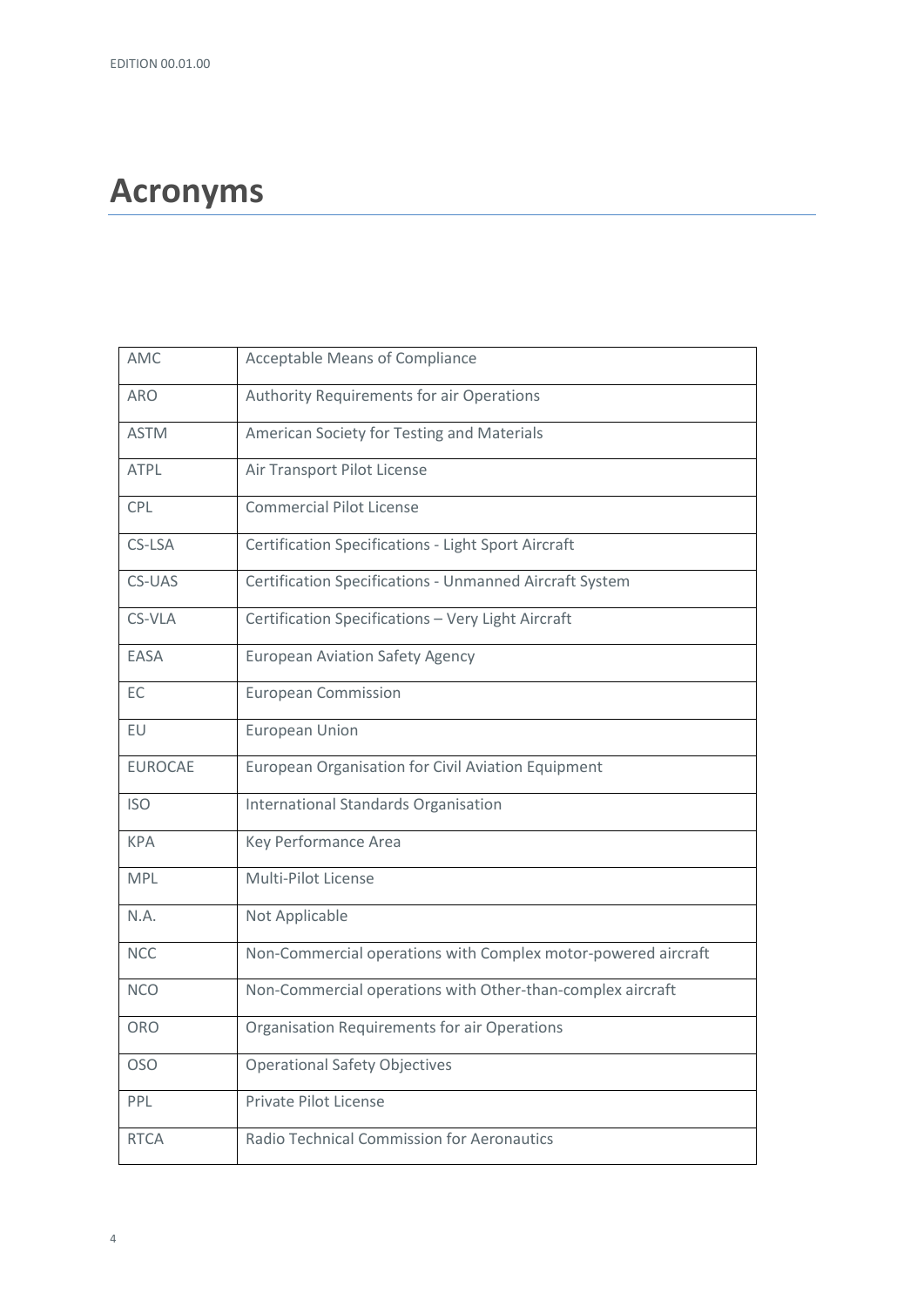| SORA       | <b>Specific Operational Risk Assessment</b> |
|------------|---------------------------------------------|
| <b>SPO</b> | <b>SPecialised Operations</b>               |
| <b>UAS</b> | <b>Unmanned Aircraft System</b>             |
| <b>WP</b>  | Work Package                                |

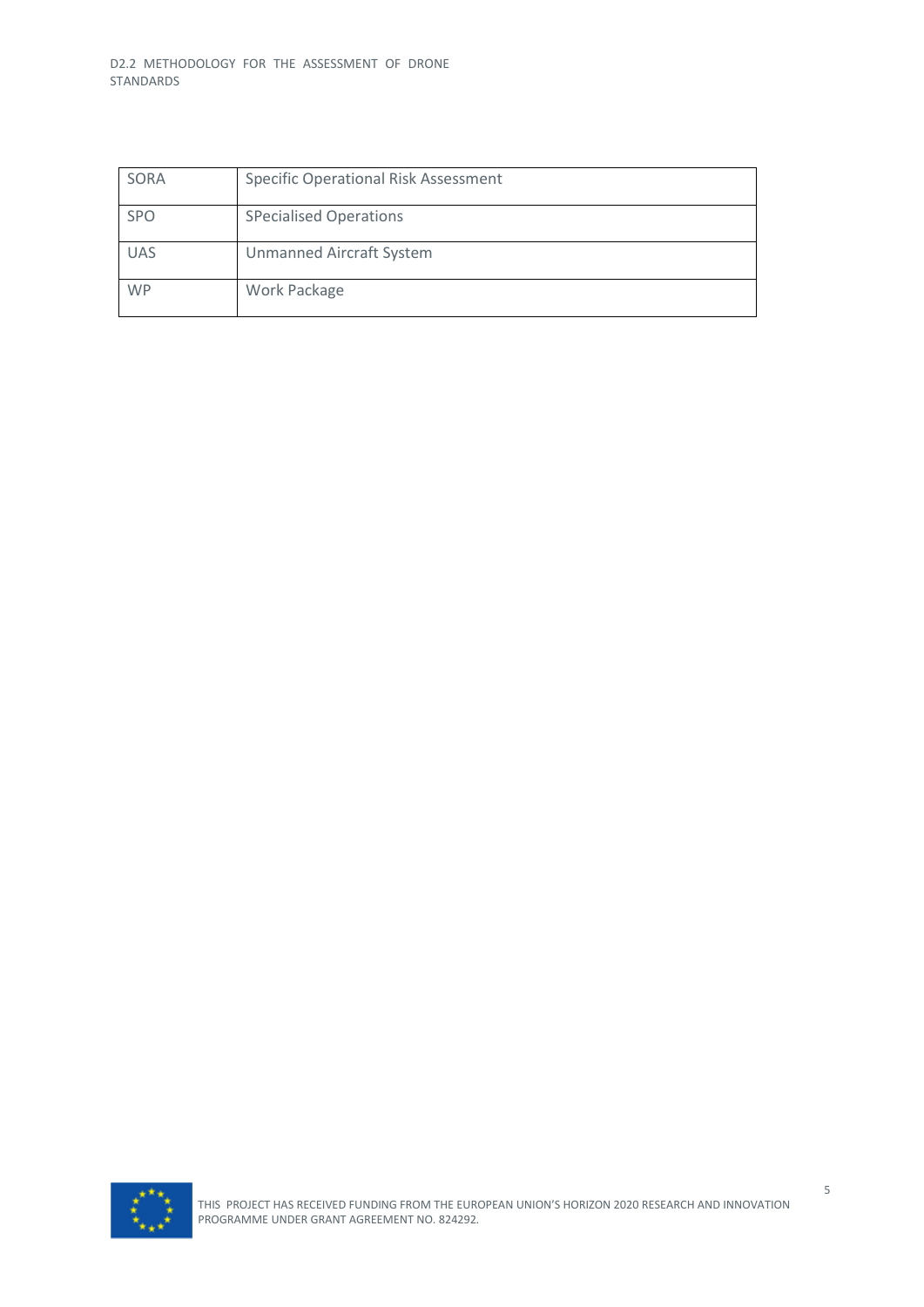# <span id="page-7-0"></span>**1 Introduction**

#### <span id="page-7-1"></span>**1.1 Purpose of this document**

The purpose of this document is to describe the methodology for assessing the standards identified in WP3 of the AW-Drones project (see sectio[n 1.2](#page-7-2) for further details). It is the output of task 2.2 of the AW-Drones project.

### <span id="page-7-2"></span>**1.2 Context of assessment methodology within AW-Drones project**

In WP3 of the AW-Drones project standards that are potentially suitable to serve as an Acceptable Means of Compliance (AMC) against drone regulations are identified.

Subsequently in WP3 and WP4 of the AW-Drones project these standards are ranked in terms of their suitability as an Acceptable Means of Compliance (AMC) against drone regulations, and gaps in the available standards are identified. The ranking is performed using the assessment methodology described in this document.

Finally in WP4 of the AW-Drones project, standards with high scores will be proposed as AMC. Standards with medium score will be listed as possible AMC subject to decision by Authority. In case of partial coverage the gaps will be indicated.

In case of gaps potentially suitable standards from manned aviation and other industries will be proposed, or recommendations to amend standards or develop suitable standards will be provided by WP4 of the AW-Drones project.

Three assessment iterations are foreseen:

1)

The first iteration will focus on the Specific Category of operations (ref.6), in particular on standards that correspond with the following SORA (ref.7) requirements.

- All requirements defined for Ground Risk Mitigations
- All requirements defined for Air Risk Mitigations
- Requirements related to Operational Safety Objectives up to SAIL IV (priority will be given to airworthiness requirements)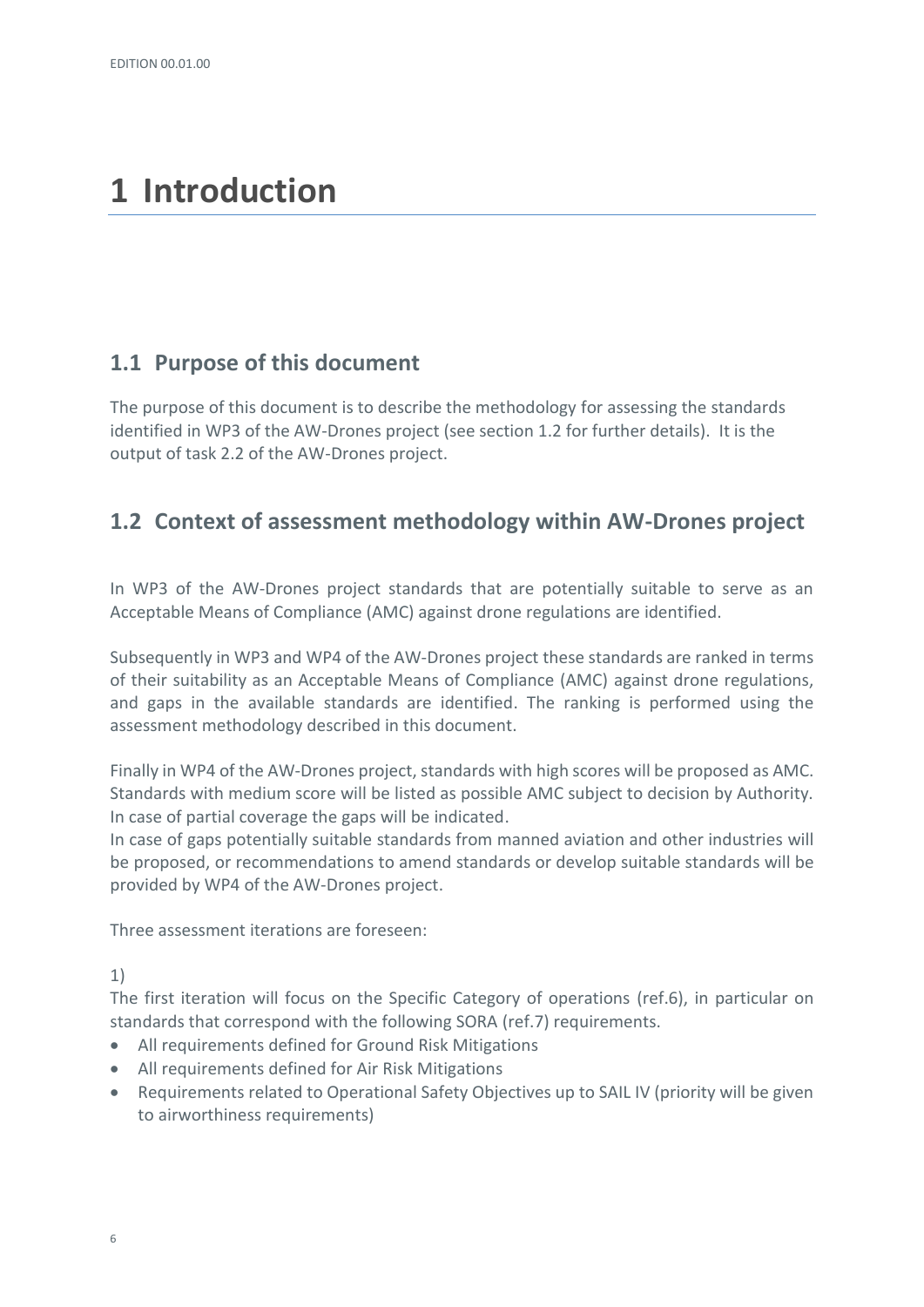During the AW-Drones project kick-off meeting it was agreed (see ref.8) that the above scope is likely to be adequate as most of the operations in the Specific Category will be within SAIL IV in the short to medium term. During the 1st Workshop this assumption will be validated with relevant stakeholders. The Project Management Board will then decide, in accordance with INEA, DG-MOVE and EASA whether to extend the scope and/or to add details on the material developed for the first iteration. Possible topics for scope extension could be: Environment and Security (Cyber, Physical, Operator's, Personnel).

2) The second iteration will include UTM.

3)

The third iteration will include autonomous operations.

In each iteration all topics previously addressed will be re-assessed and the outcomes updated accordingly.

## <span id="page-8-0"></span>**1.3 Validation of assessment methodology**

Feedback on the draft version of the assessment methodology has been received from EASA during the workshop with EASA on 6-7 June 2019 at EASA in Cologne. This feedback is described in Appendix B.

The proposed assessment methodology will be further validated with external stakeholders during the first workshop of the AW-DRONES project, which will be held on the 19<sup>th</sup> of September, 2019 at Eurocontrol in Brussels.

### <span id="page-8-1"></span>**1.4 Planned update of assessment methodology**

The assessment methodology as described in this document will be refined following the feedback from external stakeholders during the first workshop of the AW-DRONES project and lessons learnt after the first round of data collection and assessment. Deliverable D2.2 will report the final version of the assessment methodology to be used for the rest of the project.

# <span id="page-8-2"></span>**1.5 Content of this document**

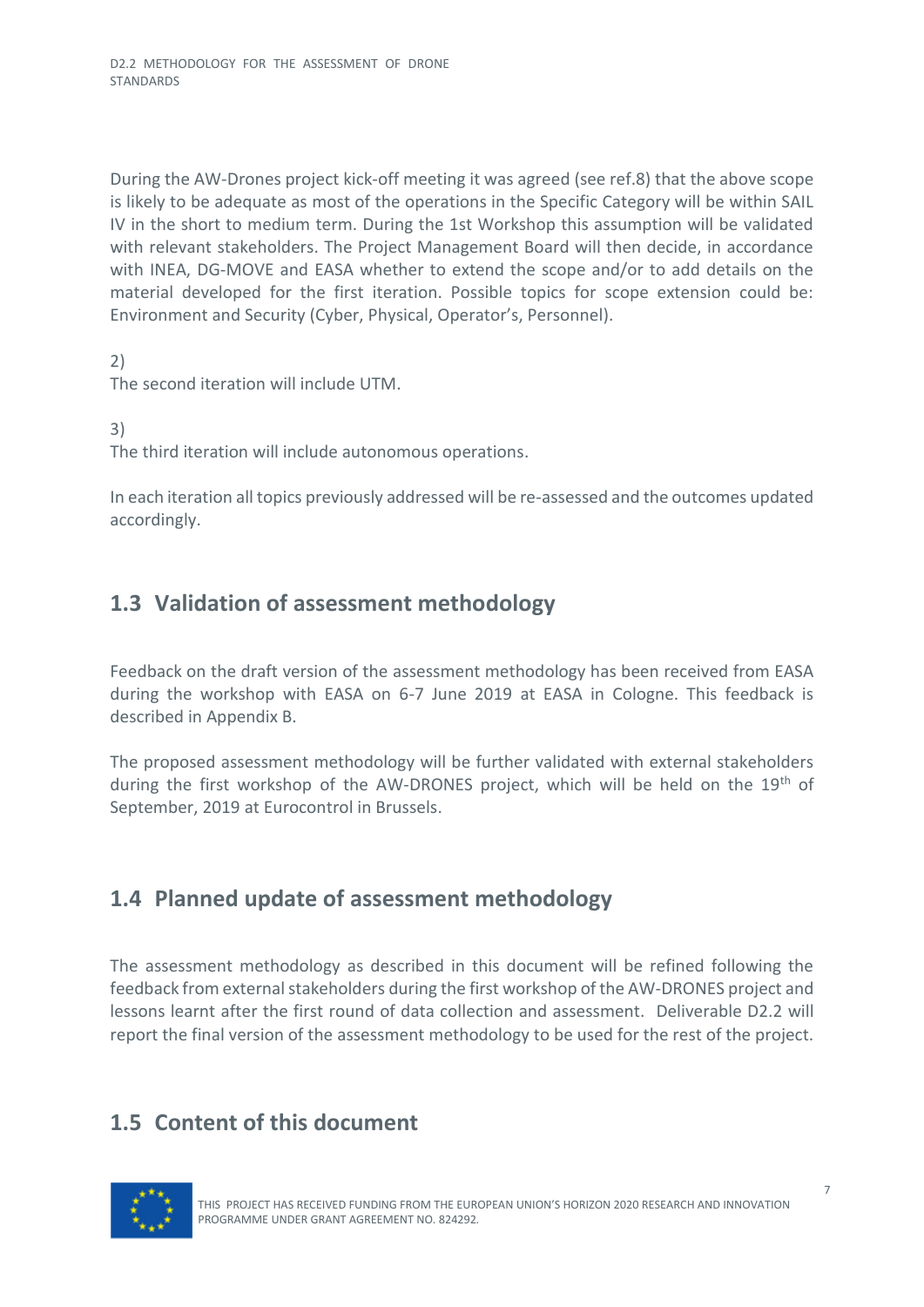The remainder of this document is structured as follows: chapte[r 2](#page-10-0) describes the methodology for assessing the standards, Appendix A provides an example of the application of the assessment methodology to a standard, and Appendix B describes the feedback received from EASA on the draft version of the assessment methodology.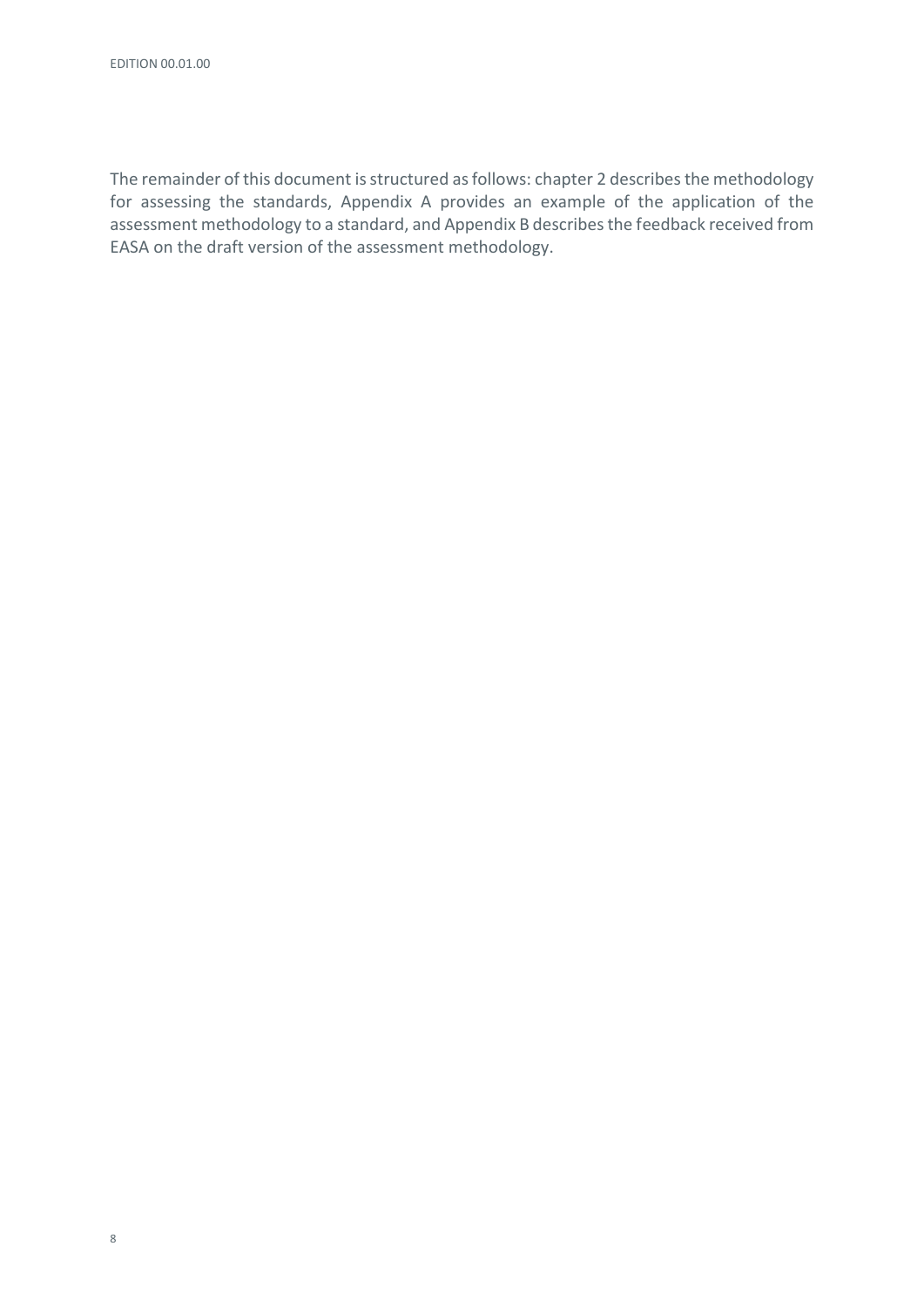# <span id="page-10-0"></span>**2 Methodology for assessing the standards**

In the assessment of each standard, three different cases will be considered:

- **CASE 1**: a standard that is potentially suitable to comply with a certain requirement has been identified (e.g. OSO #xx);
- **CASE 2**: a standard that is potentially suitable to comply with a certain requirement(e.g. OSO #yy) has not been identified;
- **CASE 3**: a standard that does not map on any requirement has been identified ("orphan" standard).

Note: during the first iteration of assessing the standards, CASE 3 will not be considered. It will be decided later whether to use CASE 3 for further iterations of assessing the standards.

The assessment methodology is based on so called Multi-Criteria Analysis (see section [2.1\)](#page-11-0).

As first step the structured standards will be assessed in WP3 of the AW-Drones project using an initial set of criteria:

- Maturity of standard
- Type of standard

Note: for case 2 these criteria are not applicable due to the lack of a standard.

Then as second step the structured standards will be assessed in WP4 of the AW-Drones project using a full set of criteria.

- Criteria from step 1 (for CASE 2 not applicable)
- Effectiveness to fulfil KPA requirement
- Cost of compliance
- Environmental impact
- Impact on EU Industry competitiveness
- Social Acceptance

These criteria, their scoring system, the weight factors and the conclusions based on the total scores are described in sections [2.4,](#page-14-0) [2.5](#page-21-0) an[d 2.6](#page-25-0) for CASE 1, CASE 2 respectively CASE 3.

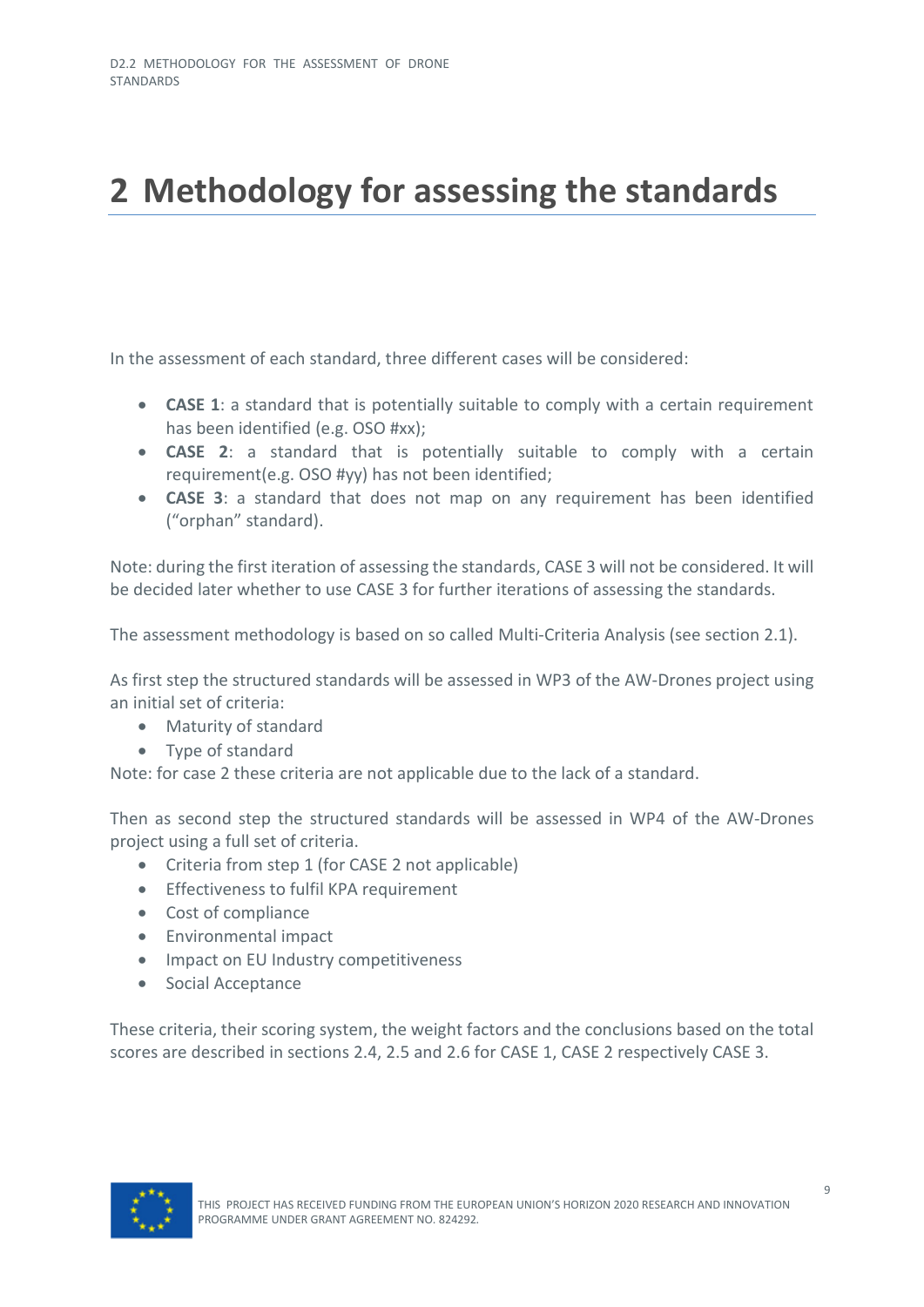# <span id="page-11-0"></span>**2.1 Multi Criteria Analysis**

Multi Criteria Analysis is an analytical method that is used to compare and rank options when the effects of an option on multiple aspects must be considered, for example the effect of a proposed new regulation on safety, cost, the environment and the society, or the effect of a proposed aircraft design solution on aircraft fuel consumption, system procurement cost, maintenance cost and training cost.

Multiple criteria Analysis works as follows:

- A criterion represents the effect of an option on a certain aspect such as safety, cost, the environment or the society.
- For each criterion a ranking system is defined which allows to express the magnitude of the effect of an option on the applicable aspect. The ranking system can qualitative (e.g. very negative/negative/no effect/positive/very positive, low/medium/high) or quantitative (e.g. amount of euros, number of decibels, amount of particles per  $m<sup>3</sup>$ ).
- Rankings for the various criteria can have different units of measurements. To allow the combination of criteria, non-dimensional numerical scores are defined for each ranking system (e.g. very negative = 1, negative = 2, no effect = 3, positive = 5, very positive =5 (e.g. 1 to 10000 euros is = -1, 50 to 100 dB = -2, 100 – 150 dB = -3).
- The various criteria are combined by algebraically summing the scores of each criterion using a weight factor for each criterion. The weight factor expresses the importance of a criterion relative to the other criteria. (e.g. effect on safety has weight factor 3, effect on environment has weight factor 1)

EASA uses Multiple criteria Analysis in the so called Preliminary Rulemaking Impact Assessment which assesses the effects of possible regulatory options and the expected safety benefits and to identify the preferred option.

The Preliminary Rulemaking Impact Assessment format and methodology is available via the EASA public website at the following link: [http://easa.europa.eu/rulemaking/procedures](http://easa.europa.eu/rulemaking/procedures-and-work-instructions.php)[and-work-instructions.php\)](http://easa.europa.eu/rulemaking/procedures-and-work-instructions.php).

It was used for example in the Study on High Performance Aircraft (ref.9) which a consortium consisting of Ecorys and NLR performed on behalf of EASA.

The European Commission provides guidelines for impact assessment which are also structured around Multiple Criteria Analysis (see ref.5).

The Multi Criteria Analysis used by AW Drones is in line with the EASA pre-RIA method as well as with the EC guidelines.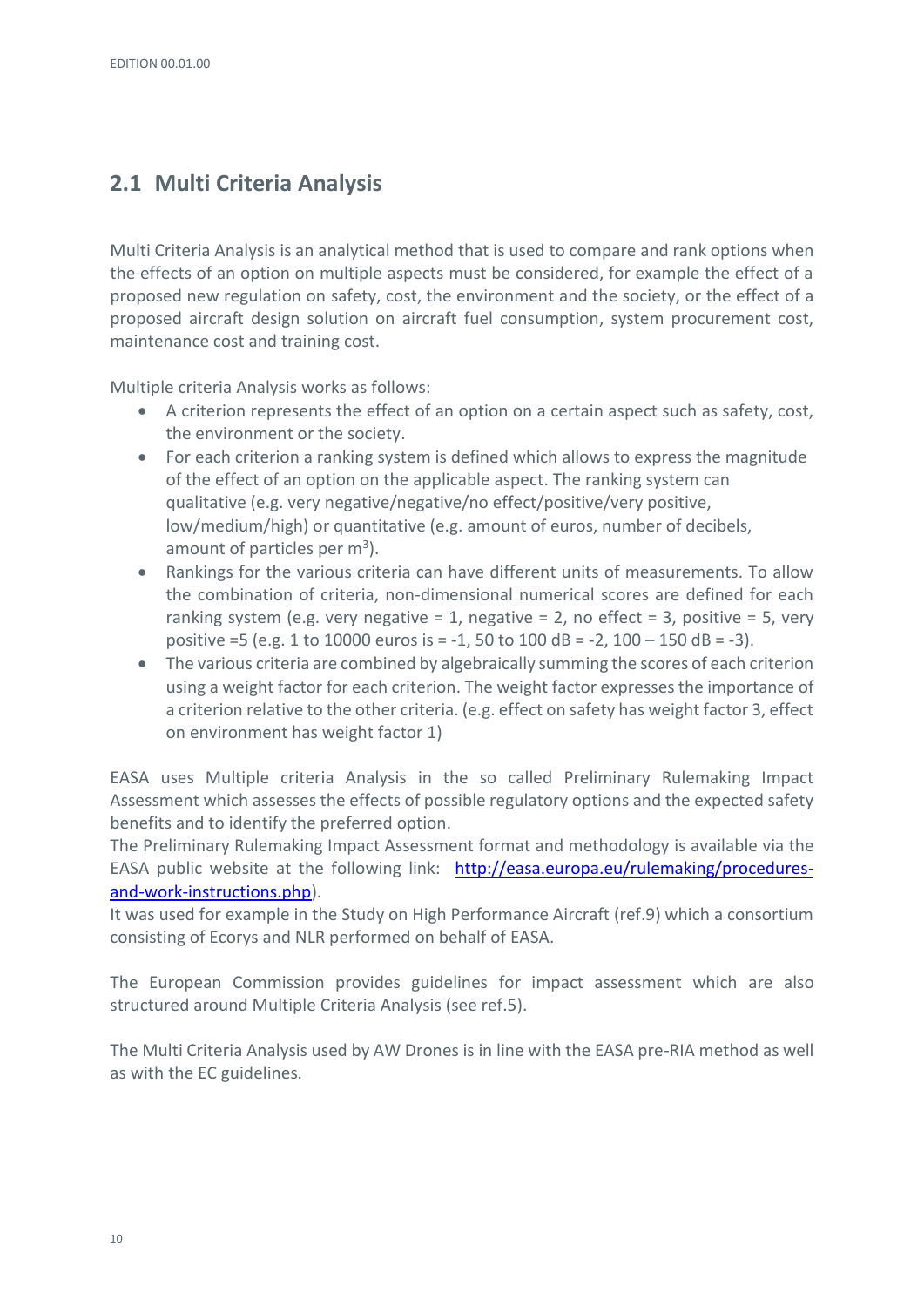# <span id="page-12-0"></span>**2.2 Weight factors used**

The weight factors for calculating the total score from the scores per individual criterion, and their rationale are as follows:

| <b>Criterion</b>                                         | Weight<br>factor | <b>Rationale</b>                                                                                                                                          |
|----------------------------------------------------------|------------------|-----------------------------------------------------------------------------------------------------------------------------------------------------------|
| Maturity of standard                                     | 1                |                                                                                                                                                           |
| Type of standard                                         | 1                |                                                                                                                                                           |
| Effectiveness to fulfil KPA requirement                  | 3                | Safety is considered the most<br>important criterion.                                                                                                     |
| Sum of two criteria from step 1                          | 3                | The availability of a mature<br>standard<br>specification is<br>a<br>prerequisite for potentially being<br>0f<br>acceptable<br>means<br>an<br>compliance. |
| Cost of compliance                                       | $\overline{2}$   | Cost of compliance is considered<br>second most<br>the<br>important<br>criterion.                                                                         |
| Environmental impact                                     | $\mathbf{1}$     |                                                                                                                                                           |
| <b>EU</b><br>Industry<br>Impact<br>on<br>competitiveness | $\mathbf{1}$     |                                                                                                                                                           |
| Social Acceptance                                        | 1                |                                                                                                                                                           |

#### **Table 1: Weight factors for calculating the total score**

Criteria can be disregarded by setting their weigh factor to zero. For example:

• It is questionable whether a rating for the criterion 'Social acceptance' can be determined in a reliable and repeatable way. Results from the project are awaited before it will be decided whether or not to use this criterion.

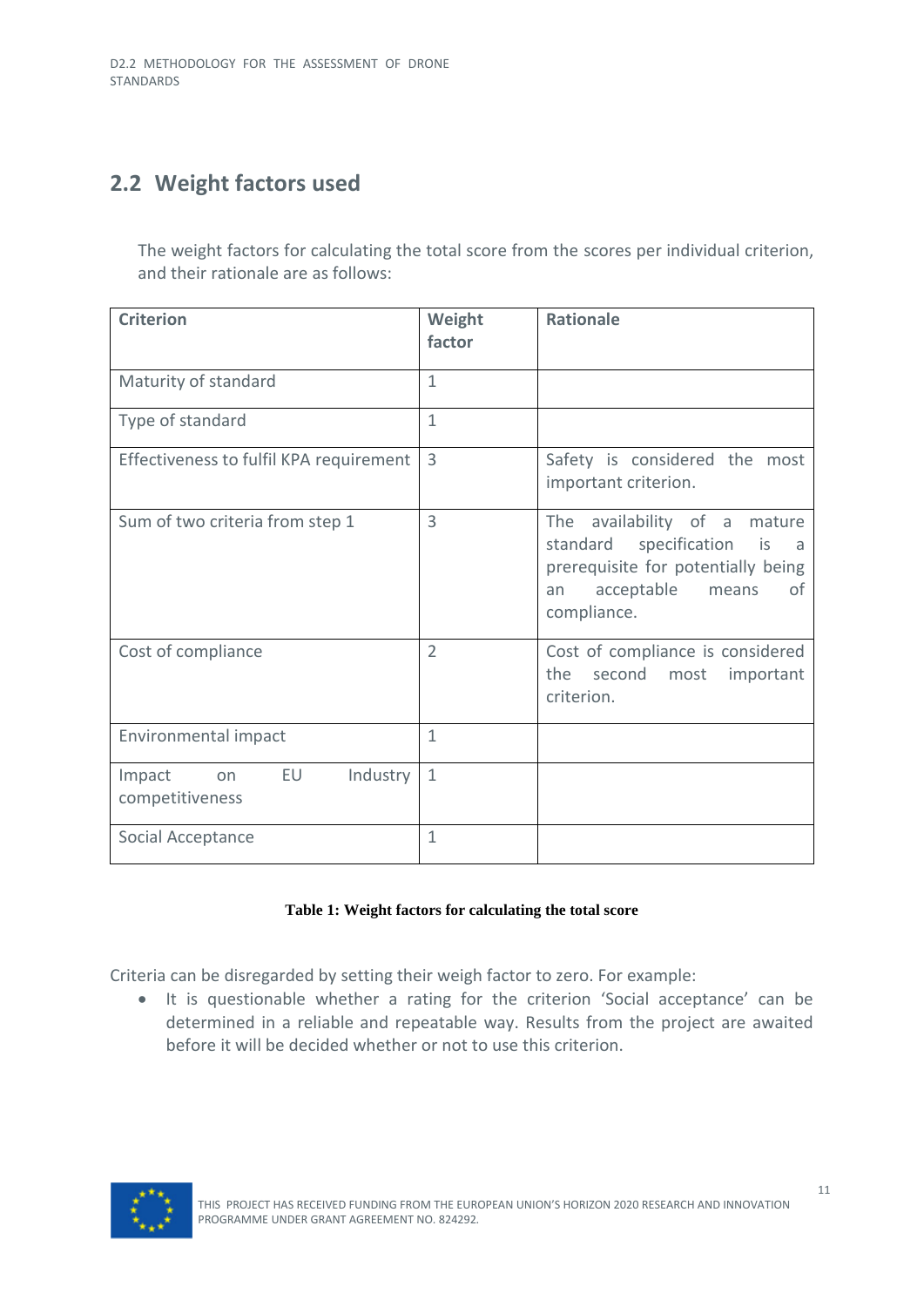# <span id="page-13-0"></span>**2.3 Differences in criteria for the three cases**

The criteria for the three cases differ in the following manner:

For CASE 2 'maturity of a standard' and 'type of standard' are not applicable as there is no standard.

The criterion 'effectiveness to fullfil KPA requirement' differs between the three cases as follows:

- $CASE 1:$ In case of an incomplete coverage of a requirement by a standard, the applicant must demonstrate by other means that the requirement is met. There is a risk that missing aspects will be overlooked by either the applicant or the regulator. To quantify the effect on safety it is most conservatively assumed that the missing aspects are overlooked. Therefore partial coverage and full coverage of a requirement corresponds with a medium respectively large positive effect on safety.
- $CASE$   $2:$ In case of missing standards the applicant must demonstrate by other means that the requirement is met. There is a risk that aspects will be overlooked by either the applicant or the regulator. Therefore missing standards have no positive effect on safety.
- CASE 3:

A standard that does not map onto a requirement but seems useful nonetheless suggests that either the standard is not safety related or the requirements are incomplete (which will be analysed during the next phase of the project).

For CASE 2 'the cost of compliance with', 'the effect on the environment, 'social acceptance' of the regulation without having a standard, and the 'effect on EU industry competiveness' of the lack of a standard are considered.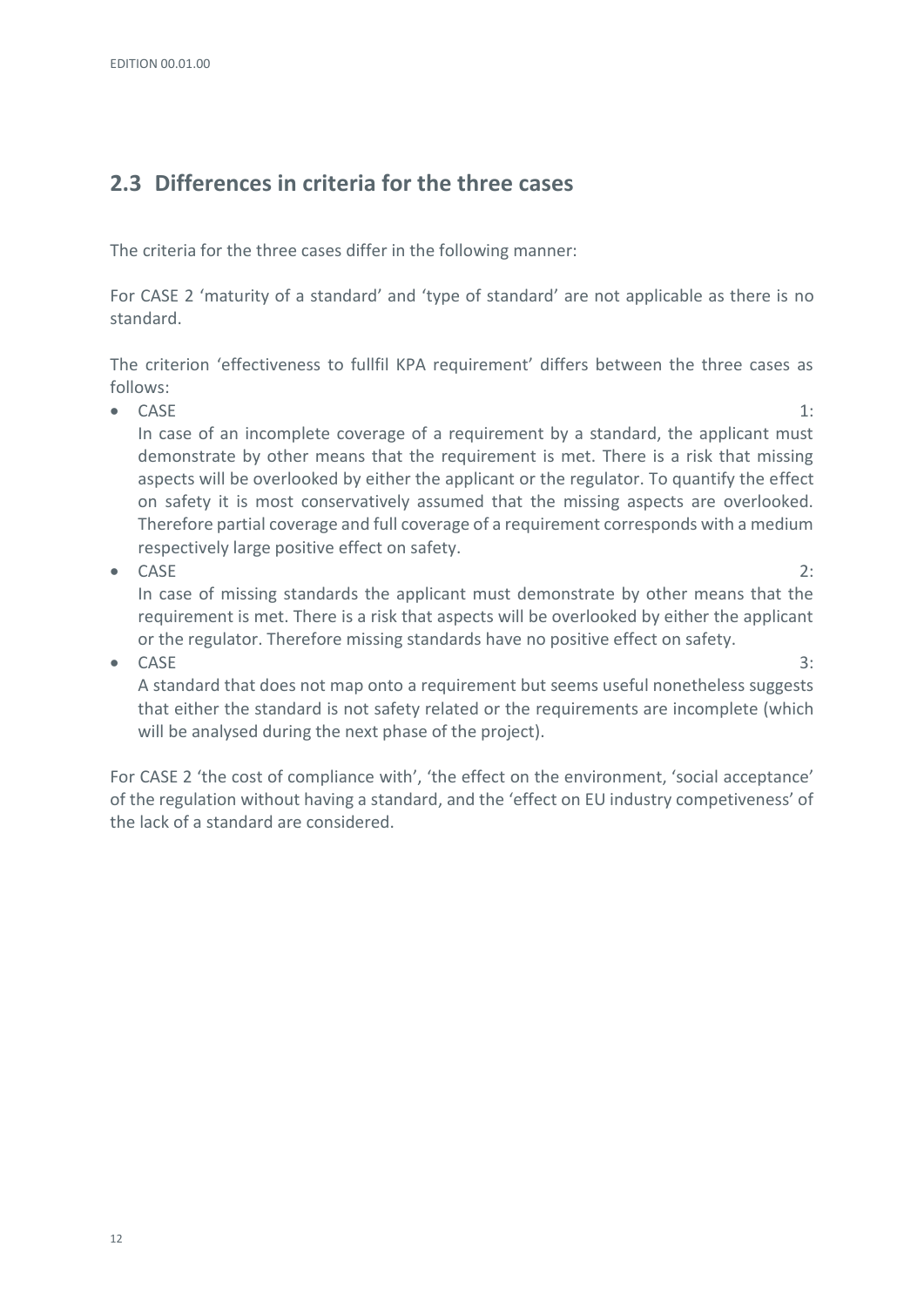# <span id="page-14-0"></span>**2.4 CASE 1: a standard that is potentially suitable to comply with a certain requirement has been identified**

This section contains the criteria and the scoring system for the assessment of the standards for CASE 1.

#### <span id="page-14-1"></span>**2.4.1 Criteria for step 1**

This section contains the criteria and the scoring system for the assessment of the standards for CASE 1. [Table 3](#page-15-0) shows the assessment criteria with corresponding weights, and [Table 4](#page-18-0) shows the scoring scales for the considered criteria.

| <b>Criterion</b>           | <b>Description</b>                                                                                                                                                                                                                                                                                                                                                                                                                                                                                                                                                                                                                                                                                                                                                                                                                                                                                                                                                                                                                                                                                                                                                                                                                                                                                                                                                                                                                                                                                                                                                                                                                                                                                                                                                                                      | <b>Weight</b> |
|----------------------------|---------------------------------------------------------------------------------------------------------------------------------------------------------------------------------------------------------------------------------------------------------------------------------------------------------------------------------------------------------------------------------------------------------------------------------------------------------------------------------------------------------------------------------------------------------------------------------------------------------------------------------------------------------------------------------------------------------------------------------------------------------------------------------------------------------------------------------------------------------------------------------------------------------------------------------------------------------------------------------------------------------------------------------------------------------------------------------------------------------------------------------------------------------------------------------------------------------------------------------------------------------------------------------------------------------------------------------------------------------------------------------------------------------------------------------------------------------------------------------------------------------------------------------------------------------------------------------------------------------------------------------------------------------------------------------------------------------------------------------------------------------------------------------------------------------|---------------|
| Maturity<br>of<br>standard | Although the exact wording may differ, all organisations/groups involved in making<br>standards apply a similar process, or work flow (refs 1-4). In essence they all follow<br>the approach of: Planning, Drafting, Internal Consultation, External Consultation,<br>and Published.<br>Drafting: is considered to be the phase in which a person or (small) team<br>of persons has actually started working on drafting the standard.<br>Internal Consultation: is considered to be the phase in which a (first)<br>$\bullet$<br>draft of the standard is provided to a higher body within that same<br>organisation for review and/or approval (thus a sub group provides a<br>draft to a working group or a working group provides a draft in a plenary<br>meeting). In case no (internal) status updates for a standard are<br>provided the status of that standard will remain 'Drafting' until it's<br>published for external consultation. After the internal consultation<br>review/comments are gathered the draft standard may be revised to<br>address the comments. For this rating process the status will remain at<br>'internal consultation' up to and including this revision period.<br>External Consultation: After internal consultation and internal approval it<br>$\bullet$<br>is good practice to issue the draft standard for external consultation.<br>After the external consultation review/comments are gathered the draft<br>standard may be revised to address the comments. For this rating<br>process the status will remain at 'external consultation' up to and<br>including this revision period.<br>Published: Once all external consultation comments are addressed,<br>$\bullet$<br>either by revising the standard text or provide a clarification or rationale | $\mathbf{1}$  |
|                            | on that specific comment, the standard can be published either after<br>ratification or other form of approval or directly. For this rating process<br>the status is only changed to published once the standard is classified as                                                                                                                                                                                                                                                                                                                                                                                                                                                                                                                                                                                                                                                                                                                                                                                                                                                                                                                                                                                                                                                                                                                                                                                                                                                                                                                                                                                                                                                                                                                                                                       |               |

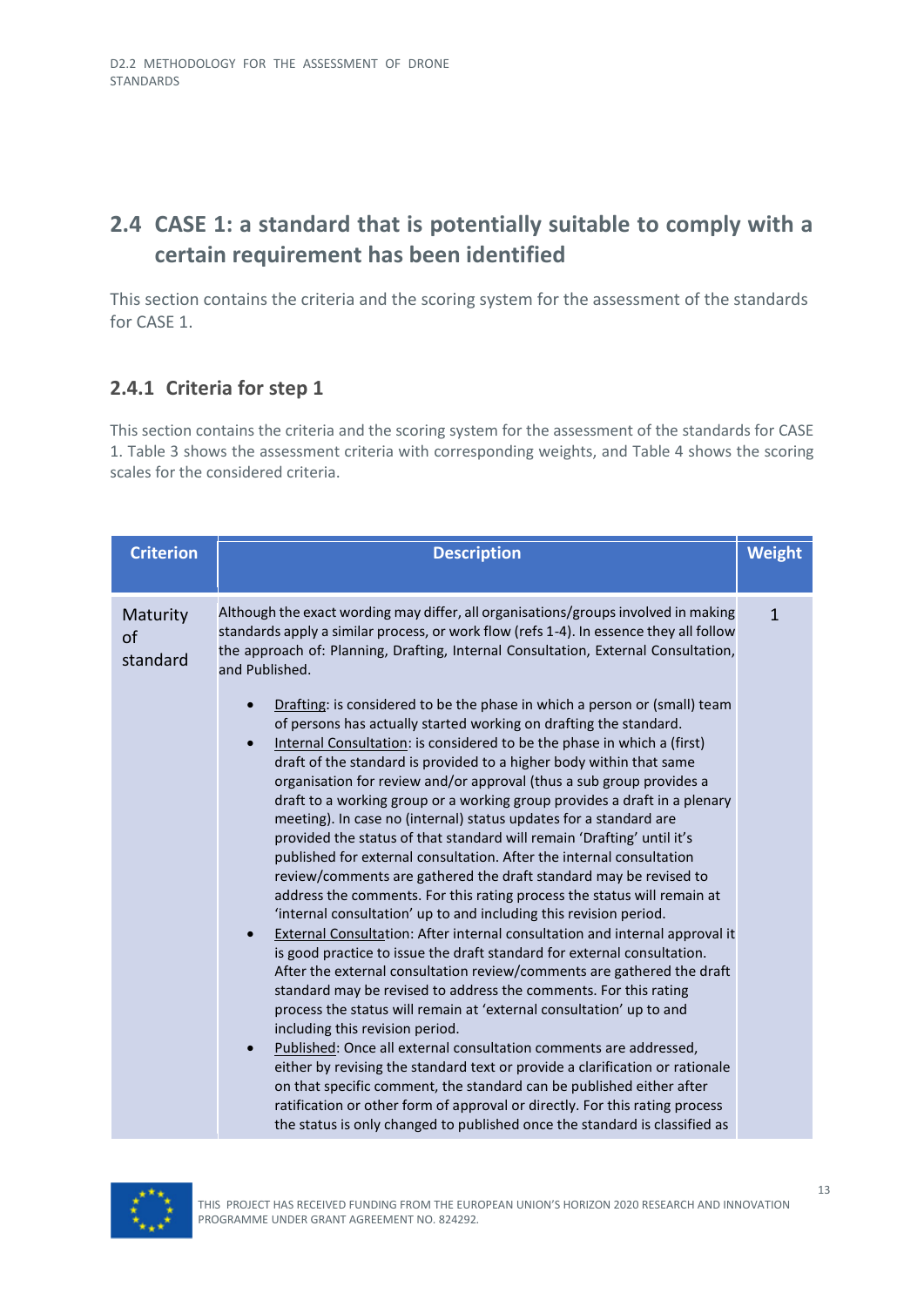|                     | Final and that standard is available in the public domain (either free of<br>charge or at charges).<br>Recognised / accepted / used: published standards that are actually used<br>$\bullet$<br>by applicants.                                                                                                                                                                                                                                                                                                                                                                                                                                                                                        |   |
|---------------------|-------------------------------------------------------------------------------------------------------------------------------------------------------------------------------------------------------------------------------------------------------------------------------------------------------------------------------------------------------------------------------------------------------------------------------------------------------------------------------------------------------------------------------------------------------------------------------------------------------------------------------------------------------------------------------------------------------|---|
|                     | In specific cases in which no status updates can be found or obtained for a specific<br>standard (i.e. it cannot be verified in which of the above stages the standard is)<br>that standard is rated as planned and is changed to published once that standard<br>is available in the public domain (either free of charge or at charges).                                                                                                                                                                                                                                                                                                                                                            |   |
|                     | Standards will be checked on maturity just before drafting the respective<br>deliverable and the status will be frozen at that moment.                                                                                                                                                                                                                                                                                                                                                                                                                                                                                                                                                                |   |
| Type of<br>standard | The type of the standard is considered to be a measure for the applicability of that<br>standard. For this purpose three types of standards are identified:<br>Information guidance: A standard with non-binding explanatory and<br>$\bullet$<br>interpretation material (including examples) on how to achieve, interpret<br>and/or apply the requirements contained in a specific or sets of rule(s)<br>and/or regulation(s) (based on ref: EASA FAQ n.19026)<br>Best practice: A standard that has proven to lead to a desired result in a<br>$\bullet$<br>repetitive (reliable) way. If this cannot be substantiated by research<br>and/or documented experience, the standard should be rated as | 1 |
|                     | information guidance.<br>Standard Specification: A standard that could be proposed as an<br>$\bullet$<br>acceptable means of compliance (EASA FAQ n.19026) to a specific rule or<br>regulation.                                                                                                                                                                                                                                                                                                                                                                                                                                                                                                       |   |

#### **Table 2: Criteria for step 1 (CASE 1)**

| <b>Item</b>                           | $-2$                 | $-1$                 | $\bf{0}$                 | $\mathbf{1}$         | $\overline{2}$                  |
|---------------------------------------|----------------------|----------------------|--------------------------|----------------------|---------------------------------|
|                                       | (lowest)<br>ranking) |                      |                          |                      | (highest ranking)               |
| Maturity<br><sub>of</sub><br>standard | <b>Drafting</b>      | Internal<br>Consult. | <b>External Consult.</b> | Published            | Recognized /<br>Accepted / Used |
| 0f<br><b>Type</b><br>standard         | N.A.                 | N.A.                 | Information<br>Guidance  | <b>Best Practice</b> | Standard<br>Specification       |

### <span id="page-15-0"></span>**Table 3: Criteria and scoring system step 1 (CASE 1)**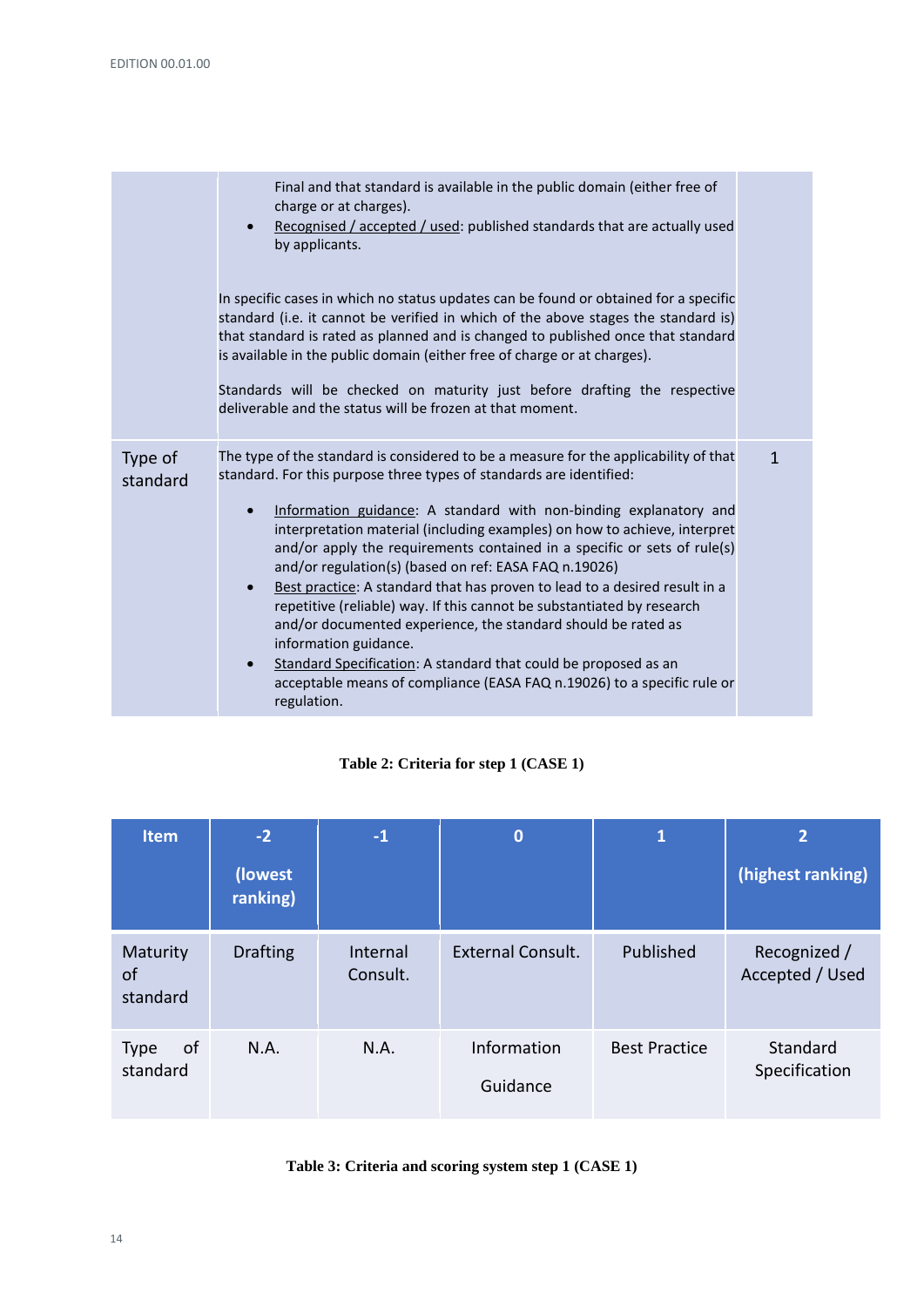Each rating must be accompanied by a rationale.

#### <span id="page-16-0"></span>**2.4.2 Criteria for step 2**

This section contains the criteria and the scoring system for the assessment of the standards for CASE 1. The criteria are given in [Table 4](#page-18-0) and the scoring scales i[n Table 5.](#page-19-1)

| <b>Criterion</b>                                   | <b>Description</b>                                                                                                                                                                                                                                                                                                                                                                                                                                                                                                                                                                                                                                                                                                                                                                                                                                                                                                                                                                                                                                                                         | <b>Weight</b>  |
|----------------------------------------------------|--------------------------------------------------------------------------------------------------------------------------------------------------------------------------------------------------------------------------------------------------------------------------------------------------------------------------------------------------------------------------------------------------------------------------------------------------------------------------------------------------------------------------------------------------------------------------------------------------------------------------------------------------------------------------------------------------------------------------------------------------------------------------------------------------------------------------------------------------------------------------------------------------------------------------------------------------------------------------------------------------------------------------------------------------------------------------------------------|----------------|
| <b>Effectiveness to fulfill KPA</b><br>requirement | This criterion will address the effectiveness of the candidate<br>standard to fulfil a given requirement with respect with its<br>relevant Key Performance Area (e.g. Safety, Security)<br>The primary material on which the assessment of a standard<br>will be performed will be the beginning of the standardisation<br>document, i.e. sections such as the abstract, scope,<br>applicability and background information.<br>It will be assessed to what extent the standard covers a<br>requirement: low, medium, high or full coverage.<br>In case of an incomplete coverage the applicant must<br>demonstrate by other means that the requirement is met.<br>There is a risk that missing aspects will be overlooked by<br>either the applicant or the regulator.<br>At this stage, it is conservatively assumed that the missing<br>aspects are overlooked. Therefore partial coverage and full<br>coverage of a requirement corresponds with respectively a<br>neutral and positive effect on KPAs.<br>In case of partial coverage of a requirement the gaps must be<br>indicated. | $\overline{3}$ |
| Sum of scores of the<br>two criteria from step 1   |                                                                                                                                                                                                                                                                                                                                                                                                                                                                                                                                                                                                                                                                                                                                                                                                                                                                                                                                                                                                                                                                                            | 1              |
| Cost of compliance                                 | The objective of this criterion is mainly to assess and quantify<br>the feasibility and practicability for the drone industry of<br>adopting a certain standard. Cost of compliance is a metric to<br>measure them.<br>All costs incurred to comply with the selected standard shall<br>be identified and quantified at a qualitative level. The analysis<br>affected stakeholders such<br>consider all<br>should<br>as:                                                                                                                                                                                                                                                                                                                                                                                                                                                                                                                                                                                                                                                                   | $\overline{2}$ |

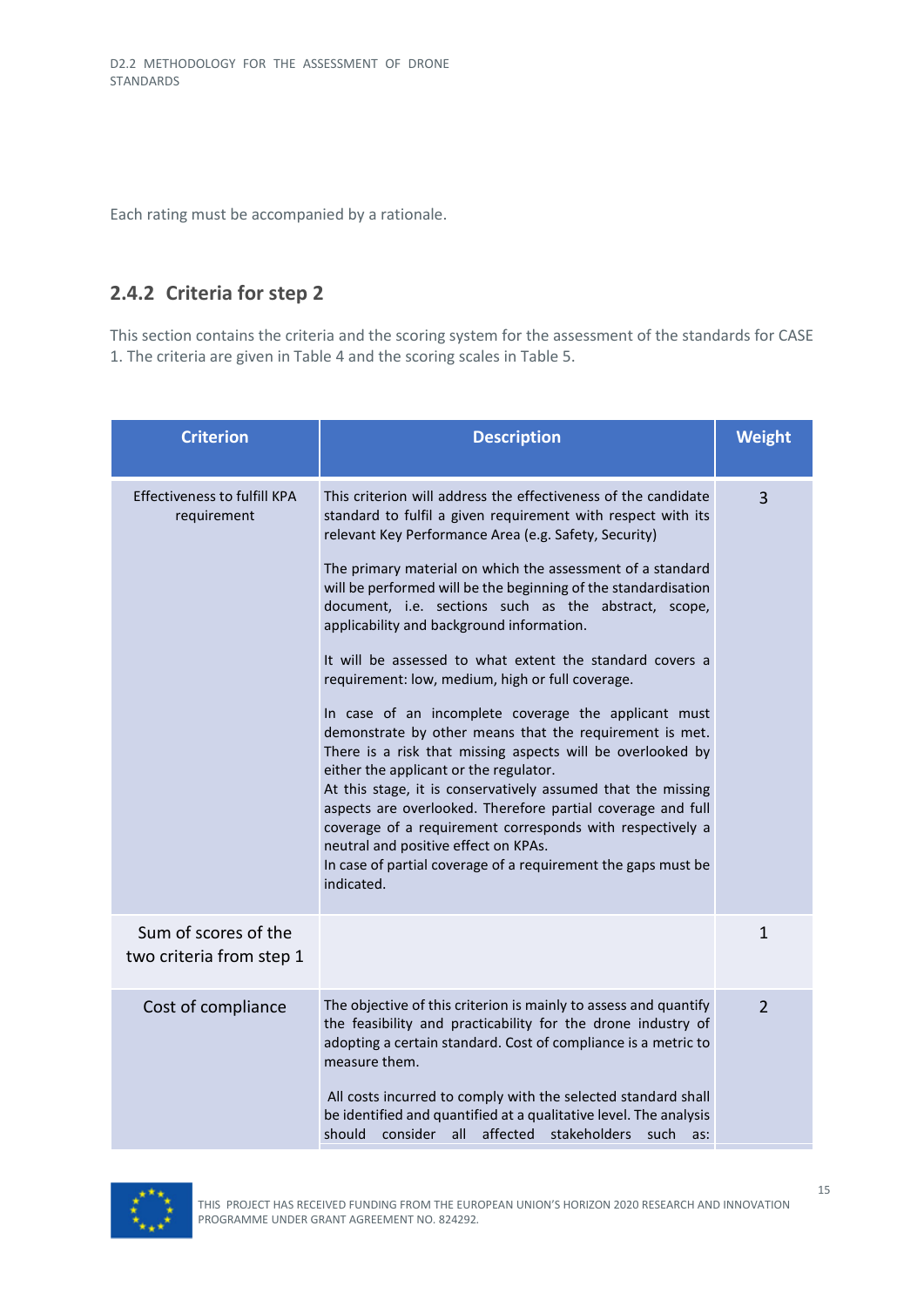|                      | Manufacturers,<br>Training<br>Maintenance<br>organisations,<br>organisations,<br>Operator organisations,<br>pilots,<br>Remote<br>Regulators, Oversight authorities, General public.<br>The assessment should include (as a minimum):<br>Development<br>costs incurred<br>to<br>develop<br>$\bullet$<br>a<br>product/system compliant with the standards (e.g.<br>Cost for manufacturers to develop a DAA compliant<br>with EUROCAE/RTCA standard, or an entire UAS<br>compliant with CS-UAS or ISO UAS product standard.<br>Cost for training organization to develop a training<br>course compliant with ASTM standard, cost for<br>Remote Pilots to get a license)<br>Operational costs related to the limitations coming<br>$\bullet$<br>from the applicability of the selected standard (e.g. if<br>a standard is applicable only to operations in<br>uncontrolled airspace, there is a cost for the<br>operator that cannot fly in controlled airspace. If a<br>standard is applicable only to rotorcraft, there is a<br>cost related to the efficiency of operations requiring<br>to fly long distances and more suitable for fixed-wing<br>drones)<br>Time required to complete the development of all<br>$\bullet$<br>products/systems/infrastructures<br>required<br>to<br>comply with the selected standard (e.g. time for<br>Remote Pilots to obtain a license in line with a<br>selected training standard, time for manufacturers<br>to implement production processes that allows to<br>produce UAS compliant with CS-UAS)<br>Compatibility/consistency with existent standards<br>$\bullet$<br>should be considered as a way to reduce overall<br>costs by possibly reusing<br>products/systems/technologies already developed.<br>Both one-off and recurring costs shall be identified.<br>$\bullet$<br>All the costs and resources listed here should be measured or<br>derived with an expert judgement taking into consideration<br>the different magnitude and business case of the considered<br>stakeholders.<br>considerations<br>will<br>Costs<br>cover<br>the<br>sustainability and feasibility of the adoption of the considered<br>standard for a certain organization, rather than the absolute<br>value of the sustained costs (e.g. Airbus and DJI may have very<br>different costs for the production of a certain component but<br>with a similar affordability within their respective business<br>cases). |   |
|----------------------|---------------------------------------------------------------------------------------------------------------------------------------------------------------------------------------------------------------------------------------------------------------------------------------------------------------------------------------------------------------------------------------------------------------------------------------------------------------------------------------------------------------------------------------------------------------------------------------------------------------------------------------------------------------------------------------------------------------------------------------------------------------------------------------------------------------------------------------------------------------------------------------------------------------------------------------------------------------------------------------------------------------------------------------------------------------------------------------------------------------------------------------------------------------------------------------------------------------------------------------------------------------------------------------------------------------------------------------------------------------------------------------------------------------------------------------------------------------------------------------------------------------------------------------------------------------------------------------------------------------------------------------------------------------------------------------------------------------------------------------------------------------------------------------------------------------------------------------------------------------------------------------------------------------------------------------------------------------------------------------------------------------------------------------------------------------------------------------------------------------------------------------------------------------------------------------------------------------------------------------------------------------------------------------------------------------------------------------------------------------------------------------------------------------------------------------------|---|
| Environmental impact | Effects on emission of greenhouse gases; noise nuisance;<br>energy and fuel consumption. Effect on areas, scenic view,<br>and resources. Likelihood of causing fires, explosions or<br>accidents. Effects on (local) fauna.                                                                                                                                                                                                                                                                                                                                                                                                                                                                                                                                                                                                                                                                                                                                                                                                                                                                                                                                                                                                                                                                                                                                                                                                                                                                                                                                                                                                                                                                                                                                                                                                                                                                                                                                                                                                                                                                                                                                                                                                                                                                                                                                                                                                                 | 1 |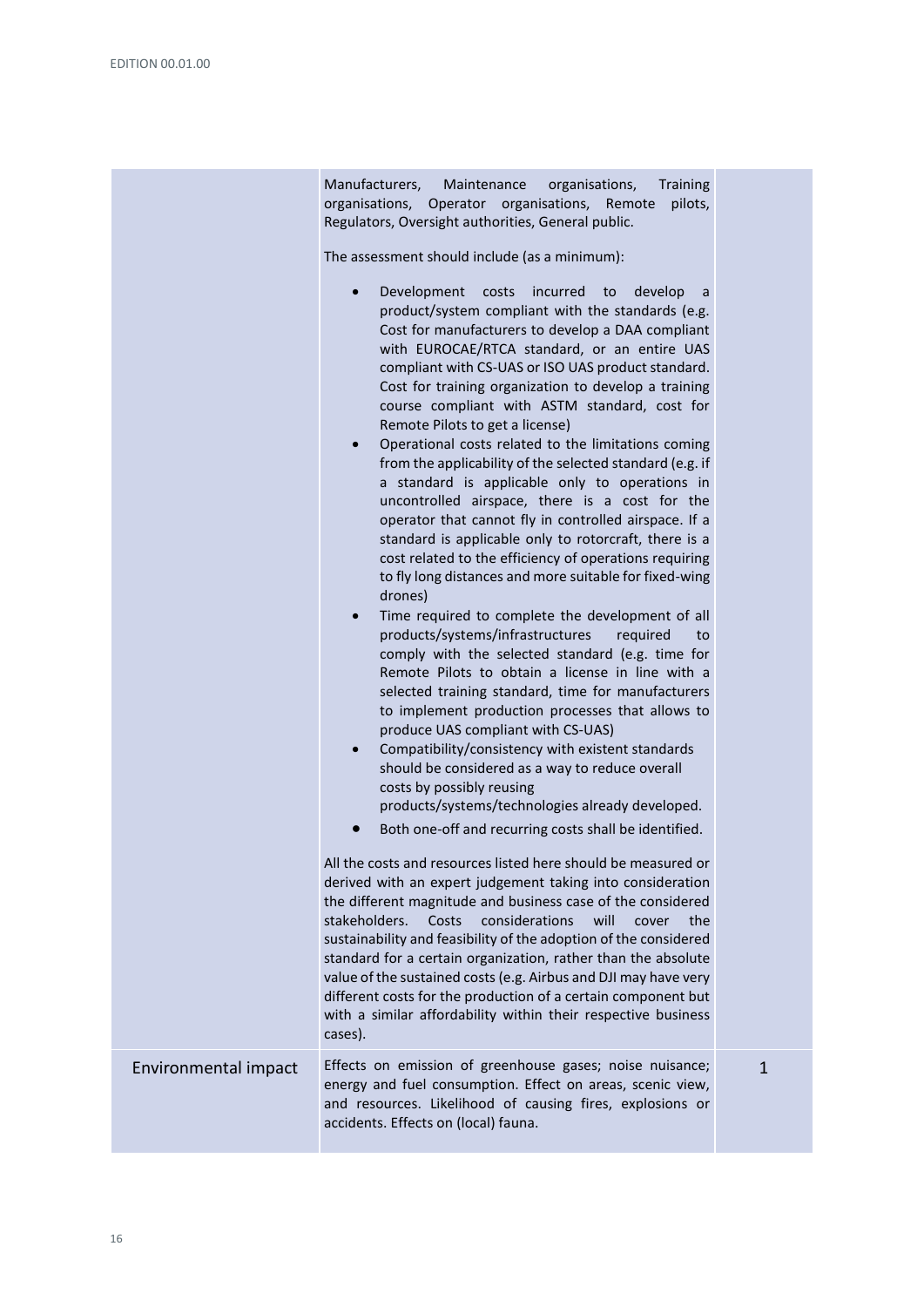|                                          | Impact can be beneficial, neutral or harmful. For example, a<br>standard directed at reducing consumption of resources has<br>a beneficial impact. On the other hand, a standard may be<br>harmful when, for instance, it induces high noise nuisance or<br>fuel consumption. Standards are expected to have mostly a<br>neutral impact.                                                                                                                                                                                                                                                                                                                                                                                                                                                                                                                                                                                                                                                                               |              |
|------------------------------------------|------------------------------------------------------------------------------------------------------------------------------------------------------------------------------------------------------------------------------------------------------------------------------------------------------------------------------------------------------------------------------------------------------------------------------------------------------------------------------------------------------------------------------------------------------------------------------------------------------------------------------------------------------------------------------------------------------------------------------------------------------------------------------------------------------------------------------------------------------------------------------------------------------------------------------------------------------------------------------------------------------------------------|--------------|
| Impact on EU Industry<br>competitiveness | This criterion defines the impact (both positive and negative)<br>of the adoption of the selected standard on EU industrial<br>stakeholders (manufacturers, operators, service providers,<br>etc.) competitiveness. The analysis should consider all<br>affected stakeholders and include (as a minimum):<br>Cost of compliance specifically for the European<br>stakeholders (high costs mean a negative impact);<br>Readiness of EU industry in adopting the standard<br>$\bullet$<br>(long times for adoption lead to a negative impact)<br>Readiness of EU aviation authorities (EASA and<br>$\bullet$<br>NAAs) in adopting the standard (long times for<br>adoption lead to a negative impact)<br>Potential benefits for EU manufacturers of<br>$\bullet$<br>certifiable technologies (positive impact) or need to<br>rely on non-EU manufacturers to integrate<br>certifiable technology (negative impact)<br>Both one-off and recurring costs and benefits for EU<br>$\bullet$<br>industry shall be identified. | $\mathbf{1}$ |
| Social Acceptance                        | Social acceptance shall identify behavioural change caused<br>from a selected standard and its content that is being<br>assessed. It assesses:<br>the attitude change or the degree to which people<br>$\bullet$<br>receive favourably or negatively a standard and the<br>measures it introduces.<br>Is there acceptance of the standard and its measures<br>$\bullet$<br>by the stakeholders?<br>Any positive or negative impact on society. Does it<br>have an impact on job creation and demand for<br>labour or improvement in job quality?<br>What benefit does it bring to the end user but also to<br>$\bullet$<br>society? Is there an impact on employment like<br>making dirty jobs redundant<br>Does the standard have an adverse impact due to<br>$\bullet$<br>strict regulations<br>Does the standard affect market penetration of<br>$\bullet$<br>drones thus making them more acceptable<br>Does the standard introduce measures that make<br>drones easier to use for certain applications            | $\mathbf{1}$ |

**Table 4: Criteria for step 2 (CASE 1)**

<span id="page-18-0"></span>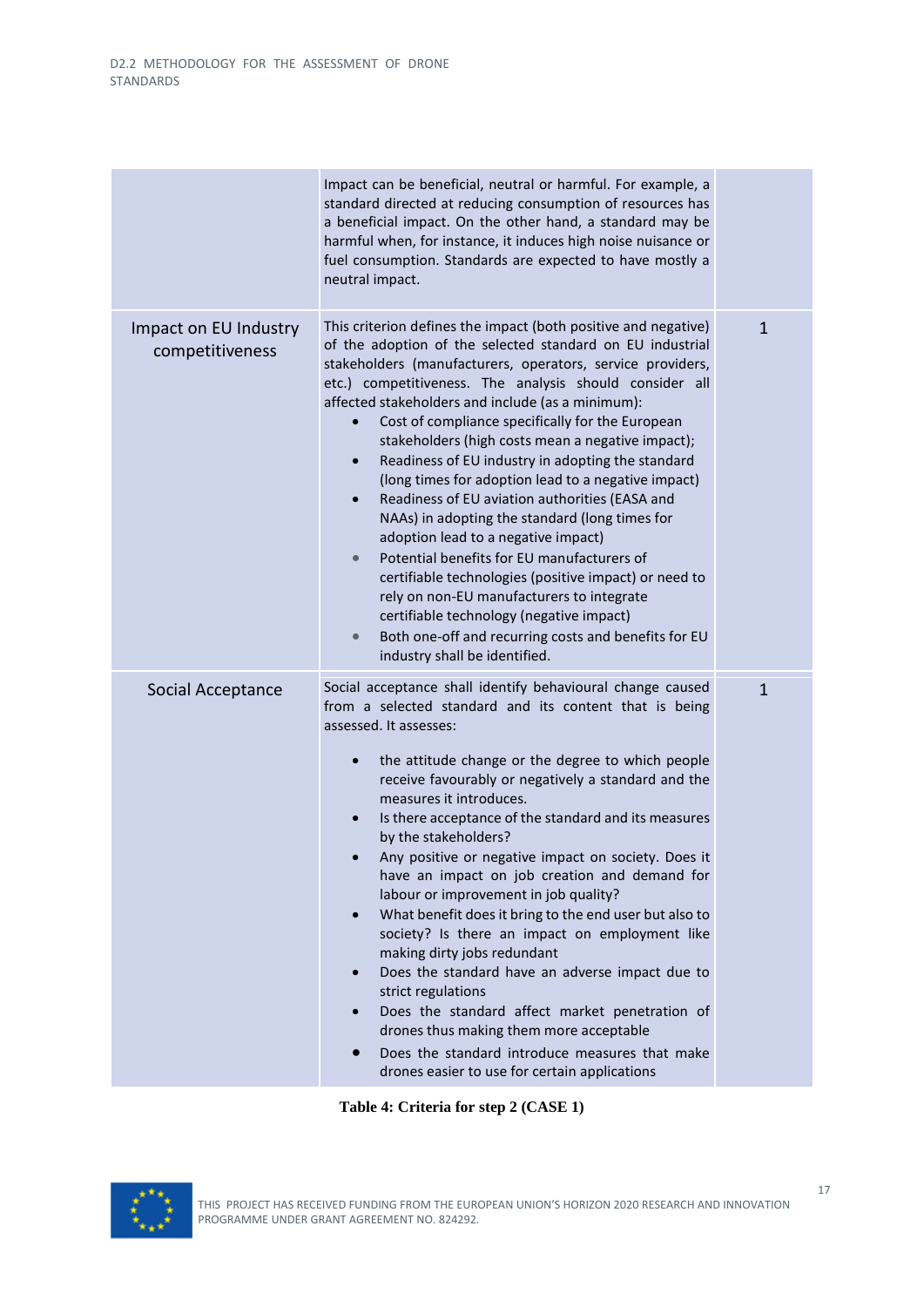| <b>Item</b>                                                 | $-2$                | $-1$        | $\bf{0}$            | $\mathbf{1}$ | $\overline{2}$       |
|-------------------------------------------------------------|---------------------|-------------|---------------------|--------------|----------------------|
|                                                             | (lowest<br>ranking) |             |                     |              | (highest<br>ranking) |
| Effectiveness<br>to<br>fulfill<br><b>KPA</b><br>requirement | N.A.                | N.A.        | Partial<br>coverage | N.A.         | Full<br>coverage     |
| Cost of compliance                                          | Very High           | <b>High</b> | Medium              | Low          | Very Low             |
| Environmental<br>impact                                     | <b>Bad</b>          | N.A.        | Neutral             | N.A          | Good                 |
| EU<br>Impact<br>on<br>Industry<br>competitiveness           | Very<br>negative    | Negative    | No impact           | Positive     | Very<br>Positive     |
| Social Acceptance                                           | Very<br>negative    | Negative    | No impact           | Positive     | Very<br>Positive     |

**Table 5: Criteria and scoring system for step 2 (CASE 1)**

<span id="page-19-1"></span>Each rating must be accompanied by a rationale.

#### <span id="page-19-0"></span>**2.4.3 Conclusions based on weighted score**

Depending on the weighted score, the following conclusions will be drawn:

- A standard that corresponds with a requirement and has a high score (see figure 1) will be proposed as AMC. In case of partial coverage the gaps will be indicated.
- A standard that correspond with a requirement that has a medium score (see figure 1) will be listed as possible AMC subject to decision by Authority. In case of partial coverage the gaps will be indicated.
- For a standard that corresponds with a requirement and has a low score (see figure 1), possible applicable standards from manned aviation and other industries will be proposed, or a recommendation to amend the standard will be provided. In case of partial coverage the gaps will be indicated.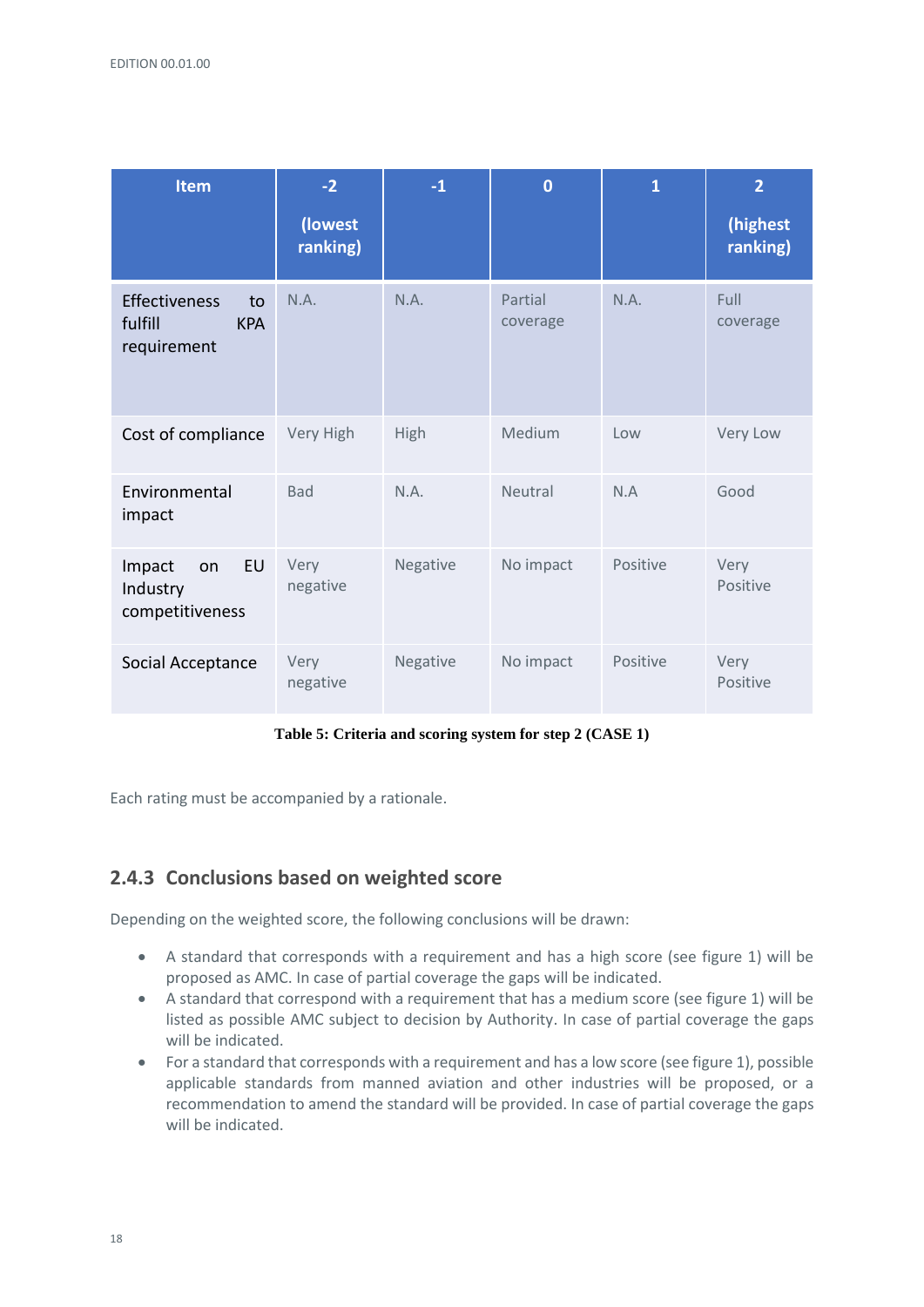| $-20$                                                                                                                                                                      | 0 | $+10$                                                                                                    | $+20$                                             |
|----------------------------------------------------------------------------------------------------------------------------------------------------------------------------|---|----------------------------------------------------------------------------------------------------------|---------------------------------------------------|
|                                                                                                                                                                            |   |                                                                                                          |                                                   |
| i. Identify possible applicable<br>standards from manned aviation<br>or other industry segments (e.g.<br>automotive); or<br>ii. Recommend the amendment of<br>the standard |   | standard listed as<br>possible AMC<br>subject to decision<br>by Authority<br>(possibly case-by-<br>case) | standard is<br>recommended<br>as preferred<br>AMC |

**Figure 1,** Conclusions for CASE 1 based on weighted score

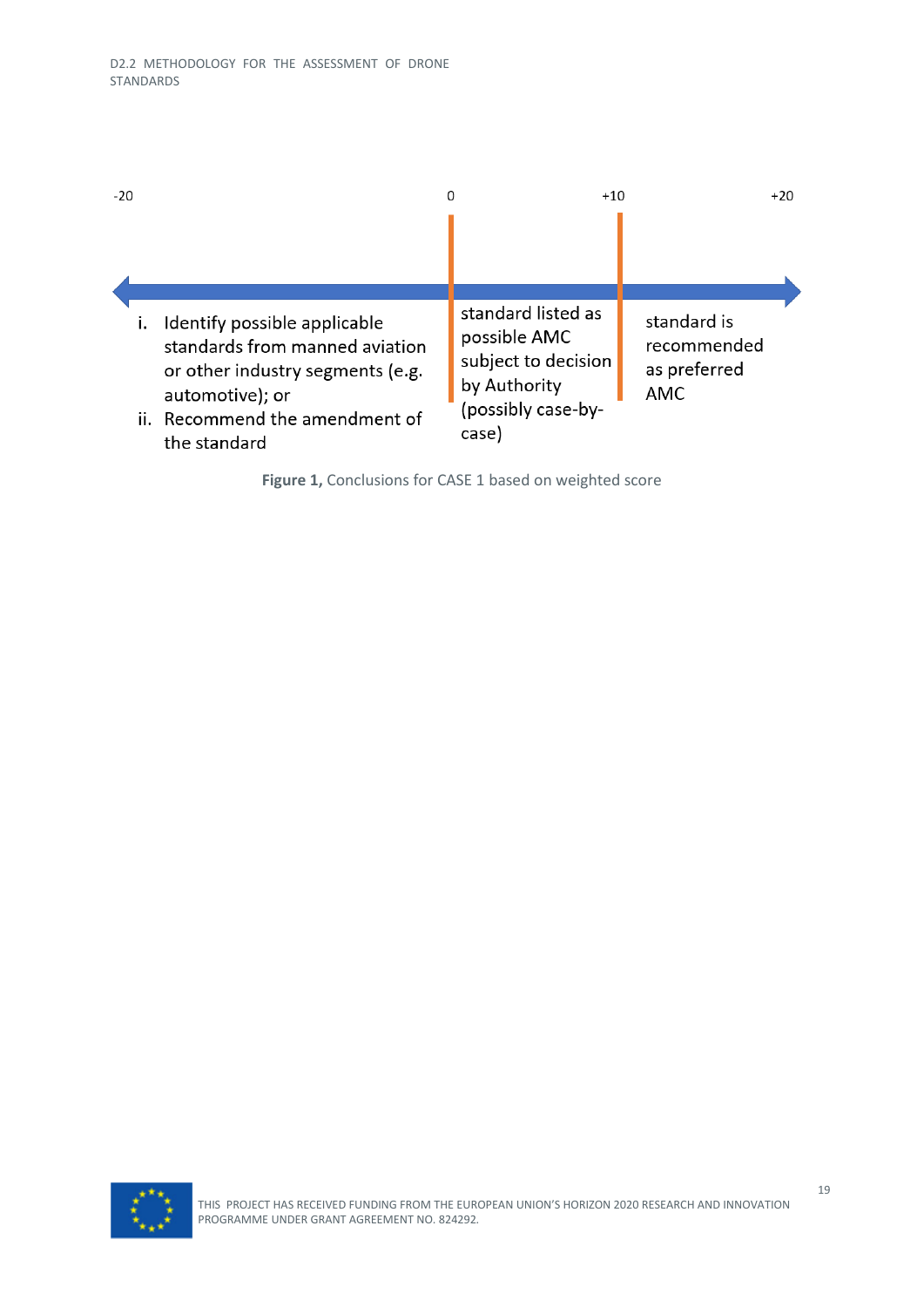# <span id="page-21-0"></span>**2.5 CASE 2: a standard that is potentially suitable to comply with a certain requirement has not been identified**

This section contains the criteria and the scoring system for the assessment of the standards for CASE 2.

#### <span id="page-21-1"></span>**2.5.1 Criteria for step 1**

No assessment needed in step 1.

#### <span id="page-21-2"></span>**2.5.2 Criteria for step 2**

This section contains the criteria and the scoring system for the assessment of the standards for CASE 2. The criteria are given i[n Table 6](#page-22-0) and scoring scales in [Table 7.](#page-23-0)

| <b>Criterion</b>                                                         | <b>Description</b>                                                                                                                                                                                                                                                                                                                                                                                                                                                                                                                                                                                                                                                                                                                                                                                                                                                                                                                                                                               | Weight         |
|--------------------------------------------------------------------------|--------------------------------------------------------------------------------------------------------------------------------------------------------------------------------------------------------------------------------------------------------------------------------------------------------------------------------------------------------------------------------------------------------------------------------------------------------------------------------------------------------------------------------------------------------------------------------------------------------------------------------------------------------------------------------------------------------------------------------------------------------------------------------------------------------------------------------------------------------------------------------------------------------------------------------------------------------------------------------------------------|----------------|
| Safety (or other<br>reference KPA)<br>impact                             | In case of missing standards the applicant must demonstrate by other<br>means that the requirement is met. The objective of this criterion is<br>mainly to assess and quantify the impact on Safety (or other relevant<br>KPAs) of the need of complying with the identified requirement with<br>no definition of adequate standards.<br>There is a risk that aspects will be overlooked by either the applicant<br>or the regulator. Therefore missing standard might have a negative<br>impact on safety (or other relevant KPAs).                                                                                                                                                                                                                                                                                                                                                                                                                                                             | $\overline{3}$ |
| Cost of compliance<br>(to the<br>requirement with a<br>lack of standard) | The objective of this criterion is mainly to assess and quantify the<br>feasibility and practicability for the drone industry of complying with<br>the identified requirement with no definition of adequate standards.<br>Cost of compliance is a metric to measure it.<br>All costs incurred to comply with the selected requirement shall be<br>identified and quantified at a qualitative level. The analysis should<br>consider all affected stakeholders such as: Manufacturers,<br>organisations, Training organisations,<br>Maintenance<br>Operator<br>organisations, Remote pilots, Regulators, Oversight authorities,<br>General public. The assessment should include (as a minimum):<br>Development costs incurred to develop a product/system<br>that fulfils the selected requirement without guidance from<br>existing standards<br>Operational costs related to the limitations incurred to<br>$\bullet$<br>comply with the selected requirement without a reference<br>standard |                |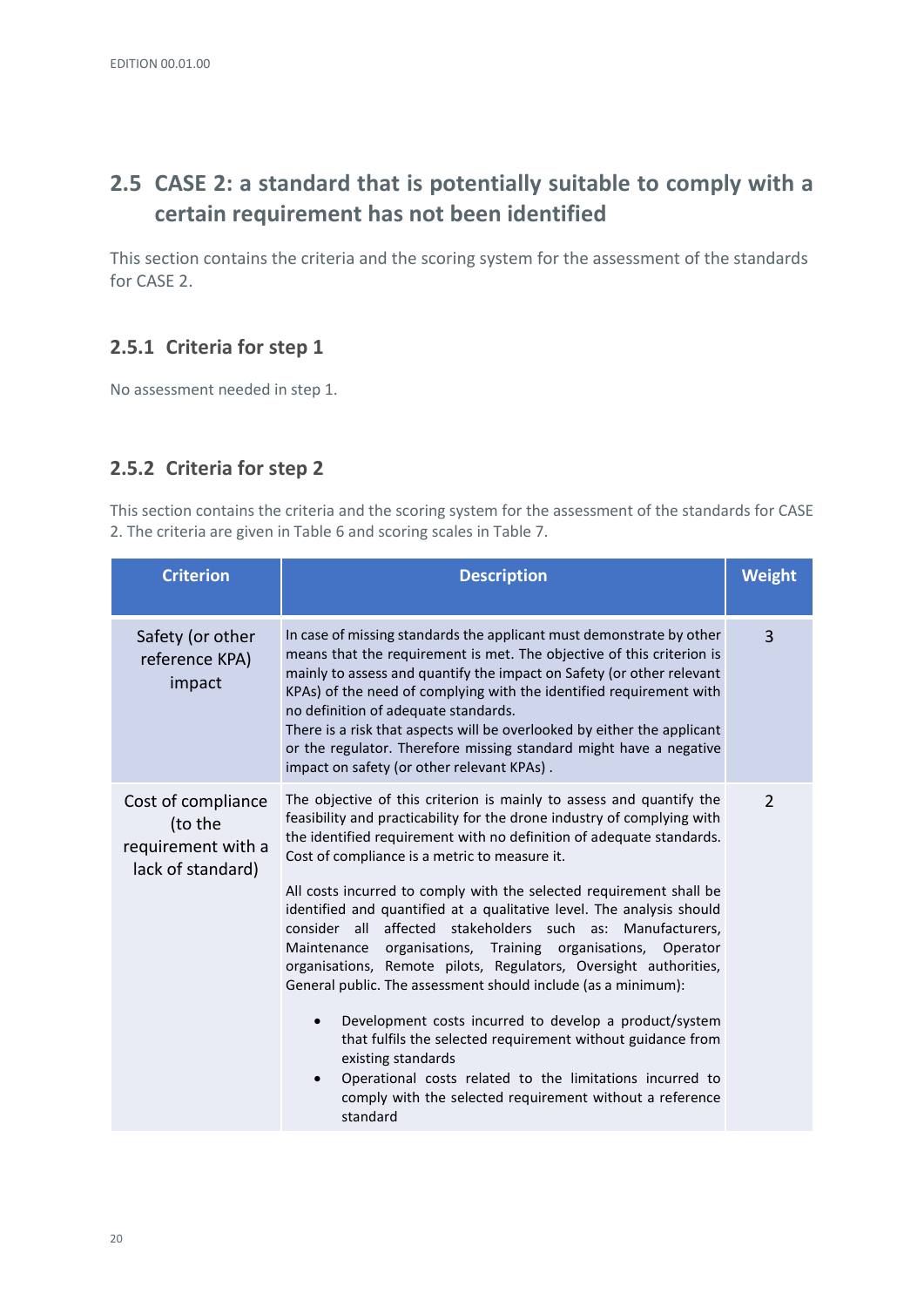|                                               | Time required to complete the development of all<br>$\bullet$<br>products/systems/infrastructures required to comply with<br>the selected requirement<br>Both one-off and recurring costs shall be identified.<br>$\bullet$<br>All the costs and resources listed here should be measured or derived<br>with an expert judgement taking into consideration the different<br>magnitude and business case of the considered stakeholders. Costs<br>considerations will cover the sustainability and feasibility of<br>complying to the requirement for a certain organization, rather than<br>the absolute value of the sustained costs (e.g. Airbus and DJI may have<br>very different costs for the production of a certain component but<br>with a similar affordability within their respective business cases).                                                                                                                                                                                                                                                                                                     |              |
|-----------------------------------------------|------------------------------------------------------------------------------------------------------------------------------------------------------------------------------------------------------------------------------------------------------------------------------------------------------------------------------------------------------------------------------------------------------------------------------------------------------------------------------------------------------------------------------------------------------------------------------------------------------------------------------------------------------------------------------------------------------------------------------------------------------------------------------------------------------------------------------------------------------------------------------------------------------------------------------------------------------------------------------------------------------------------------------------------------------------------------------------------------------------------------|--------------|
| Environmental<br>impact                       | Effects of lack of a standard on emission of greenhouse gases; noise<br>nuisance; energy and fuel consumption. Effect on areas, scenic view,<br>and resources. Likelihood of causing fires, explosions or accidents.<br>Effects on (local) fauna.<br>The effect of a lack of a standard is expected to have mostly a neutral<br>impact.                                                                                                                                                                                                                                                                                                                                                                                                                                                                                                                                                                                                                                                                                                                                                                                | $\mathbf{1}$ |
| Impact on EU<br>Industry<br>competitiveness - | This criterion defines the impact (both positive and negative) of the<br>lack of standards for the considered requirement on EU industrial<br>stakeholders (manufacturers, operators, service providers, etc.)<br>competitiveness. The analysis should consider all<br>affected<br>stakeholders and include (as a minimum):<br>Cost of compliance to the requirement specifically for the<br>$\bullet$<br>European stakeholders in absence of suitable standards<br>(high costs mean a negative impact);<br>Readiness of EU industry in proposing suitable standards for<br>$\bullet$<br>the selected requirement (long times for proposal lead to a<br>negative impact)<br>Impact for EU aviation authorities (EASA and NAAs) of having<br>$\bullet$<br>a regulatory framework that is not covered by suitable<br>standards for the selected requirement<br>Impact for the EU market of having a regulatory framework<br>$\bullet$<br>that is not covered by suitable standards for the selected<br>requirement<br>Both one-off and recurring costs and benefits for EU<br>$\bullet$<br>industry shall be identified. | 1            |
| Social acceptance                             | Social acceptance shall identify behavioural change caused from the<br>lack of standards for the considered requirement. It assesses:<br>Does the absence of the standard covering a requirement<br>affects social acceptance                                                                                                                                                                                                                                                                                                                                                                                                                                                                                                                                                                                                                                                                                                                                                                                                                                                                                          | 1            |
|                                               |                                                                                                                                                                                                                                                                                                                                                                                                                                                                                                                                                                                                                                                                                                                                                                                                                                                                                                                                                                                                                                                                                                                        |              |

**Table 6: Criteria for step 2 (CASE 2)**

<span id="page-22-0"></span>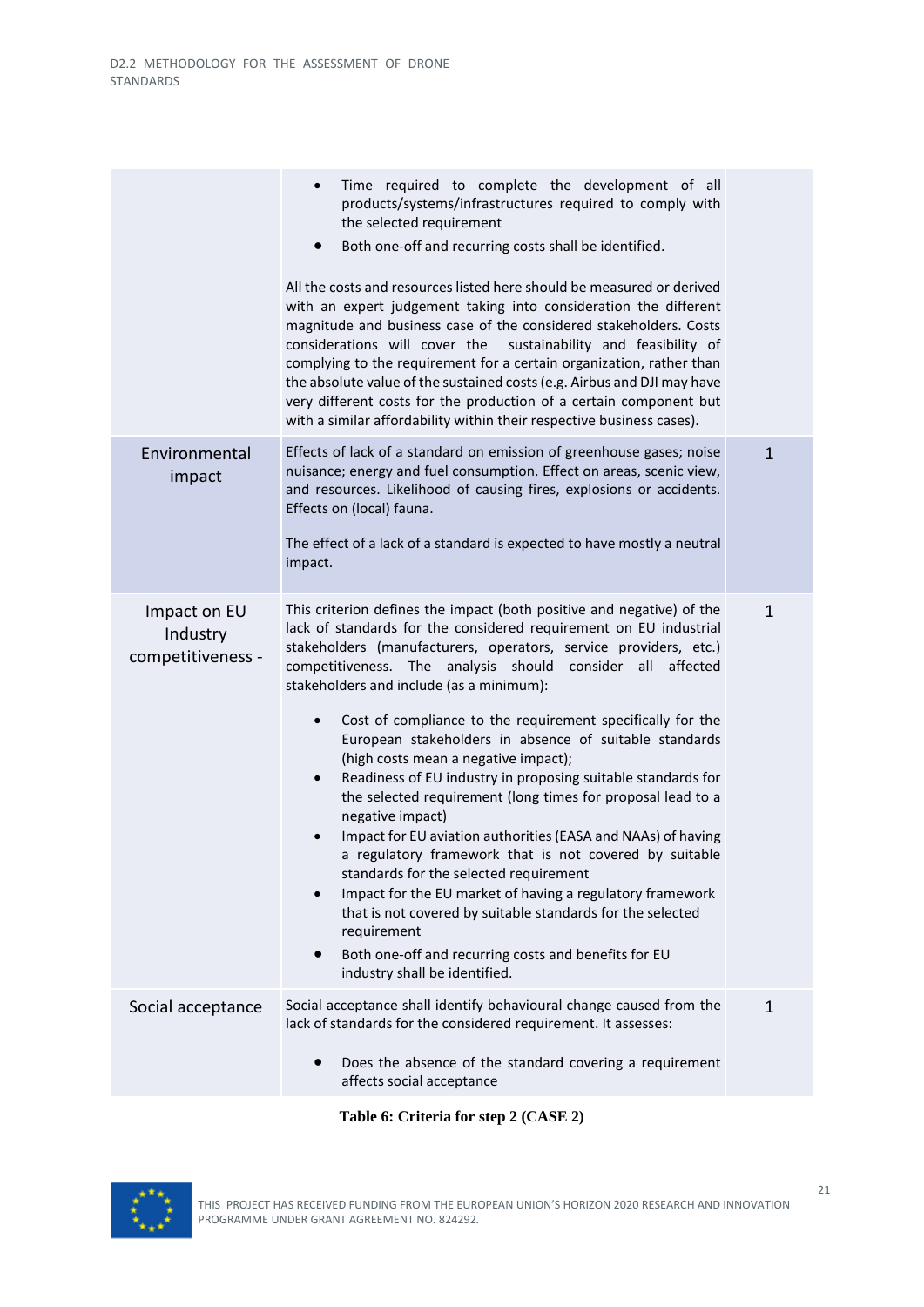| <b>Item</b>                                                                                 | $-2$                | $-1$     | $\overline{0}$ | 1        | $\overline{2}$       |
|---------------------------------------------------------------------------------------------|---------------------|----------|----------------|----------|----------------------|
|                                                                                             | (lowest<br>ranking) |          |                |          | (highest<br>ranking) |
| Safety<br>other<br>(<br>reference<br>KPA)<br>impact                                         | Very High           | High     | Medium         | Low      | Very Low             |
| Cost of compliance<br>(to the requirement<br>with<br>lack of<br>$\overline{a}$<br>standard) | Very High           | High     | Medium         | Low      | Very Low             |
| Environmental<br>impact                                                                     | <b>Bad</b>          | N.A.     | Neutral        | N.A      | Good                 |
| <b>EU</b><br>Impact<br>on<br>Industry<br>competitiveness                                    | Very<br>negative    | Negative | No impact      | Positive | Very<br>Positive     |
| Social acceptance                                                                           | Very<br>negative    | Negative | No impact      | Positive | Very<br>Positive     |

**Table 7: Criteria and scoring system for step 2 (CASE 2)**

<span id="page-23-0"></span>Each rating must be accompanied by a rationale.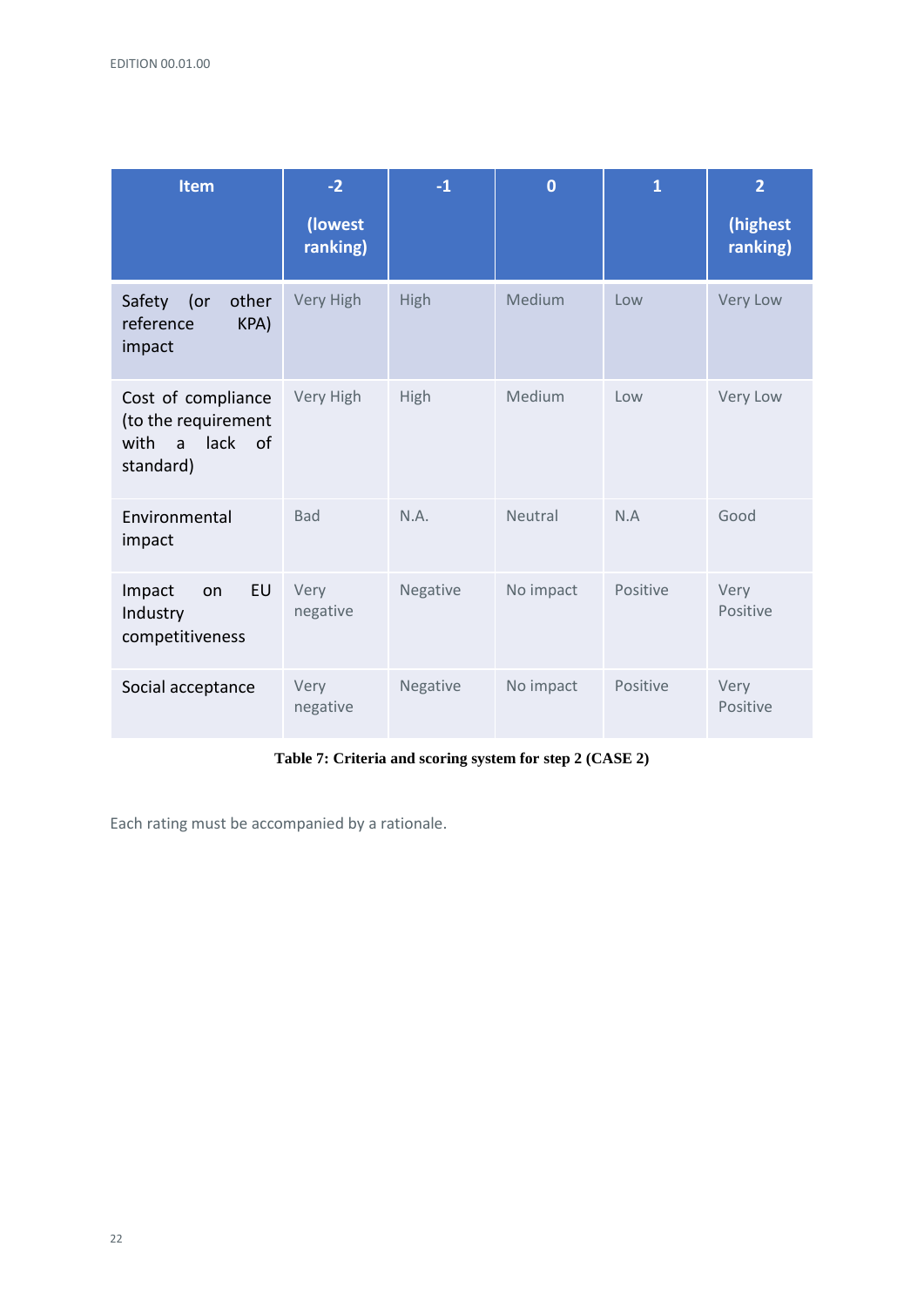### <span id="page-24-0"></span>**2.5.3 Conclusions based on weighted score**

Depending on the weighted score, the following conclusions will be drawn:

- For a requirement that has no corresponding standards (gaps) and a low score (see figure 2), possible applicable standards from manned aviation and other industries will be proposed, or a recommendation to develop a suitable standard will be provided. It should be noted that in manned aviation regulations the level of robustness as defined in SORA is dependent on the category of aircraft operation and category of aircraft:
	- o Per category of aircraft certain airworthiness regulations are applicable: e.g. CS-LSA, CS-VLA, CS-23 normal/utility/aerobatic, CS-23 commuter, CS-25
	- o Per category of operation, certain air operations regulations are applicable: e.g. part NCO, part NCC, part ARO, part ORO, part SPO, part SPA
	- o For each combination of category of aeroplane and category of operation certain Flight Crew Licensing regulations are applicable. e.g. LAPL, PPL without type rating, PPL with type rating, CPL, MPL, ATPL



**Figure 2,** Conclusions for CASE 2 based on weighted score

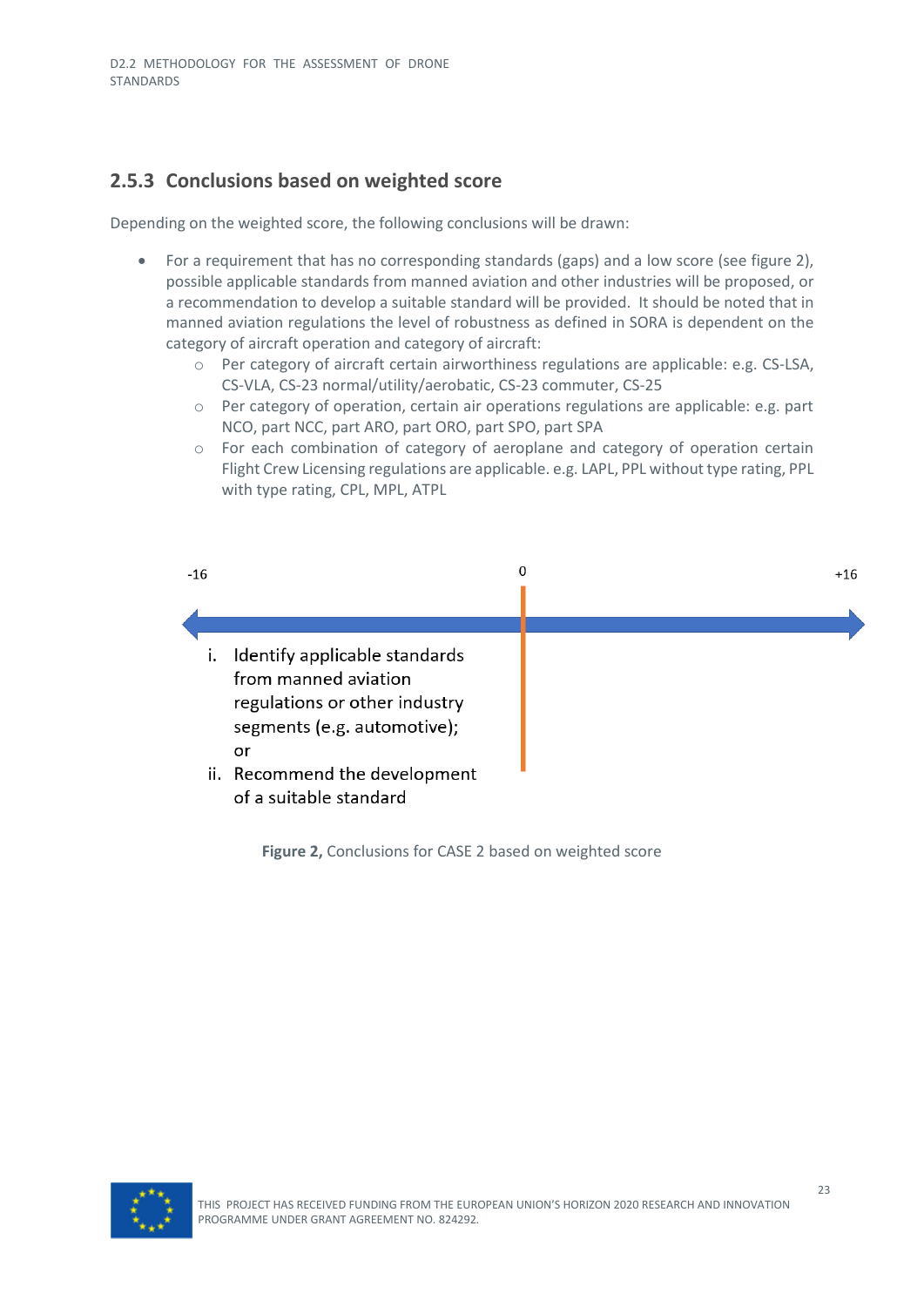# <span id="page-25-0"></span>**2.6 CASE 3: a standard that does not map on any requirement has been identified**

This section contains the criteria and the scoring system for the assessment of the standards for CASE 3.

#### <span id="page-25-1"></span>**2.6.1 Criteria for step 1**

This section contains the criteria and the scoring system for the assessment of the standards for CASE 3. The criteria are given i[n Table 8](#page-26-0) and the corresponding scoring system i[n Table 9.](#page-26-1)

| <b>Criterion</b>        | <b>Description</b>                                                                                                                                                                                                                                                                                                                                                                                                                                                                                                                                                                                                                                                                                                                                                                                                                                                                                                                                                                                                                                                                                                                                                                                                  | <b>Weight</b> |
|-------------------------|---------------------------------------------------------------------------------------------------------------------------------------------------------------------------------------------------------------------------------------------------------------------------------------------------------------------------------------------------------------------------------------------------------------------------------------------------------------------------------------------------------------------------------------------------------------------------------------------------------------------------------------------------------------------------------------------------------------------------------------------------------------------------------------------------------------------------------------------------------------------------------------------------------------------------------------------------------------------------------------------------------------------------------------------------------------------------------------------------------------------------------------------------------------------------------------------------------------------|---------------|
| Maturity of<br>standard | Although the exact wording may differ, all organisations/groups involved in making<br>standards apply a similar process, or work flow (refs 1-4). In essence they all follow<br>the approach of: Planning, Drafting, Internal Consultation, External Consultation,<br>and Published.<br>Drafting: is considered to be the phase in which a person or (small) team<br>$\bullet$<br>of persons has actually started working on drafting the standard.<br>Internal Consultation: is considered to be the phase in which a (first)<br>$\bullet$<br>draft of the standard is provided to a higher body within that same<br>organisation for review and/or approval (thus a sub group provides a<br>draft to a working group or a working group provides a draft in a plenary<br>meeting). In case no (internal) status updates for a standard are<br>provided the status of that standard will remain 'Drafting' until it's<br>published for external consultation. After the internal consultation<br>review/comments are gathered the draft standard may be revised to<br>address the comments. For this rating process the status will remain at<br>'internal consultation' up to and including this revision period. | $\mathbf{1}$  |
|                         | External Consultation: After internal consultation and internal approval it<br>$\bullet$<br>is good practice to issue the draft standard for external consultation.<br>After the external consultation review/comments are gathered the draft<br>standard may be revised to address the comments. For this rating<br>process the status will remain at 'external consultation' up to and<br>including this revision period.<br>Published: Once all external consultation comments are addressed,<br>either by revising the standard text or provide a clarification or rationale<br>on that specific comment, the standard can be published either after<br>ratification or other form of approval or directly. For this rating process<br>the status is only changed to published once the standard is classified as<br>Final and that standard is available in the public domain (either free of<br>charge or at charges).<br>Recognised / accepted / used: published standards that are actually used<br>by applicants.                                                                                                                                                                                          |               |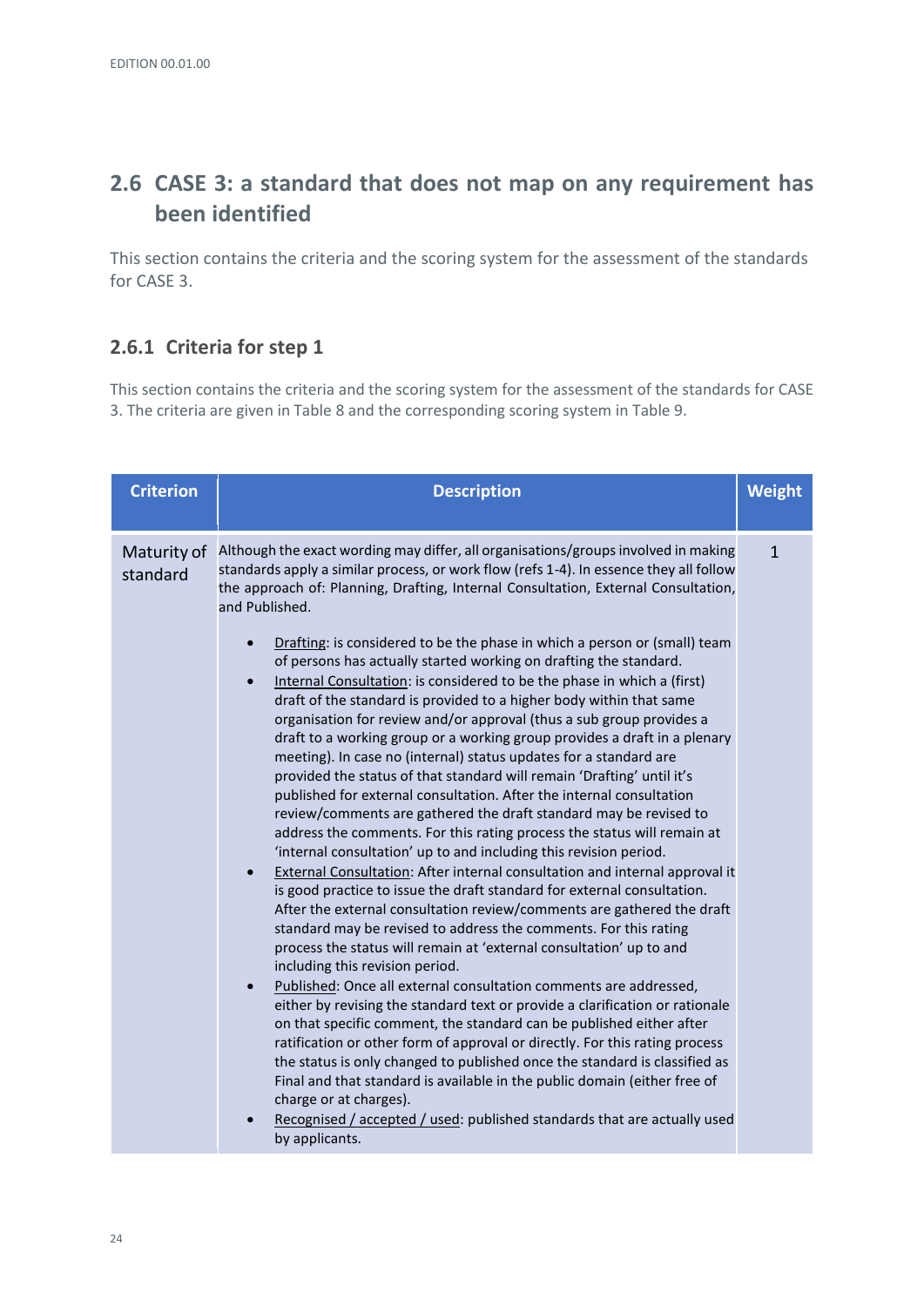|                               | In specific cases in which no status updates can be found or obtained for a specific<br>standard (i.e. it cannot be verified in which of the above stages the standard is)<br>that standard is rated as planned and is changed to published once that standard<br>is available in the public domain (either free of charge or at charges).<br>Standards will be checked on maturity just before drafting the respective<br>deliverable and the status will be frozen at that moment.                                                                                                                                                                                                                                                                                                                                                                                                        |   |
|-------------------------------|---------------------------------------------------------------------------------------------------------------------------------------------------------------------------------------------------------------------------------------------------------------------------------------------------------------------------------------------------------------------------------------------------------------------------------------------------------------------------------------------------------------------------------------------------------------------------------------------------------------------------------------------------------------------------------------------------------------------------------------------------------------------------------------------------------------------------------------------------------------------------------------------|---|
| <b>Type</b><br>of<br>standard | The type of the standard is considered to be a measure for the applicability of that<br>standard. For this purpose three types of standards are identified:<br>Information guidance: A standard with non-binding explanatory and<br>interpretation material (including examples) on how to achieve,<br>interpret and/or apply the requirements contained in a specific or sets of<br>rule(s) and/or regulation(s) (based on ref: EASA FAQ n.19026)<br>Best practice: A standard that has proven to lead to a desired result in a<br>$\bullet$<br>repetitive (reliable) way. If this cannot be substantiated by research<br>and/or documented experience, the standard should be rated as<br>information guidance.<br>Standard Specification: A standard that could be proposed as an<br>$\bullet$<br>acceptable means of compliance (EASA FAQ n.19026) to a specific rule or<br>regulation. | 1 |

#### **Table 8: Criteria for step 1 (CASE 3**

<span id="page-26-0"></span>

| <b>Item</b>                   | $-2$<br>(lowest)<br>ranking) | $-1$                 | $\mathbf 0$             | $\overline{1}$       | $\overline{2}$<br>(highest ranking) |
|-------------------------------|------------------------------|----------------------|-------------------------|----------------------|-------------------------------------|
| Maturity<br>of<br>standards   | <b>Drafting</b>              | Internal<br>Consult. | External<br>Consult.    | Published            | Recognized /<br>Accepted / Used     |
| of<br><b>Type</b><br>standard | N.A.                         | N.A.                 | Information<br>Guidance | <b>Best Practice</b> | Standard<br>Specification           |

#### **Table 9: Criteria and scoring system for step 1 (CASE 3)**

<span id="page-26-1"></span>Each rating must be accompanied by a rationale.

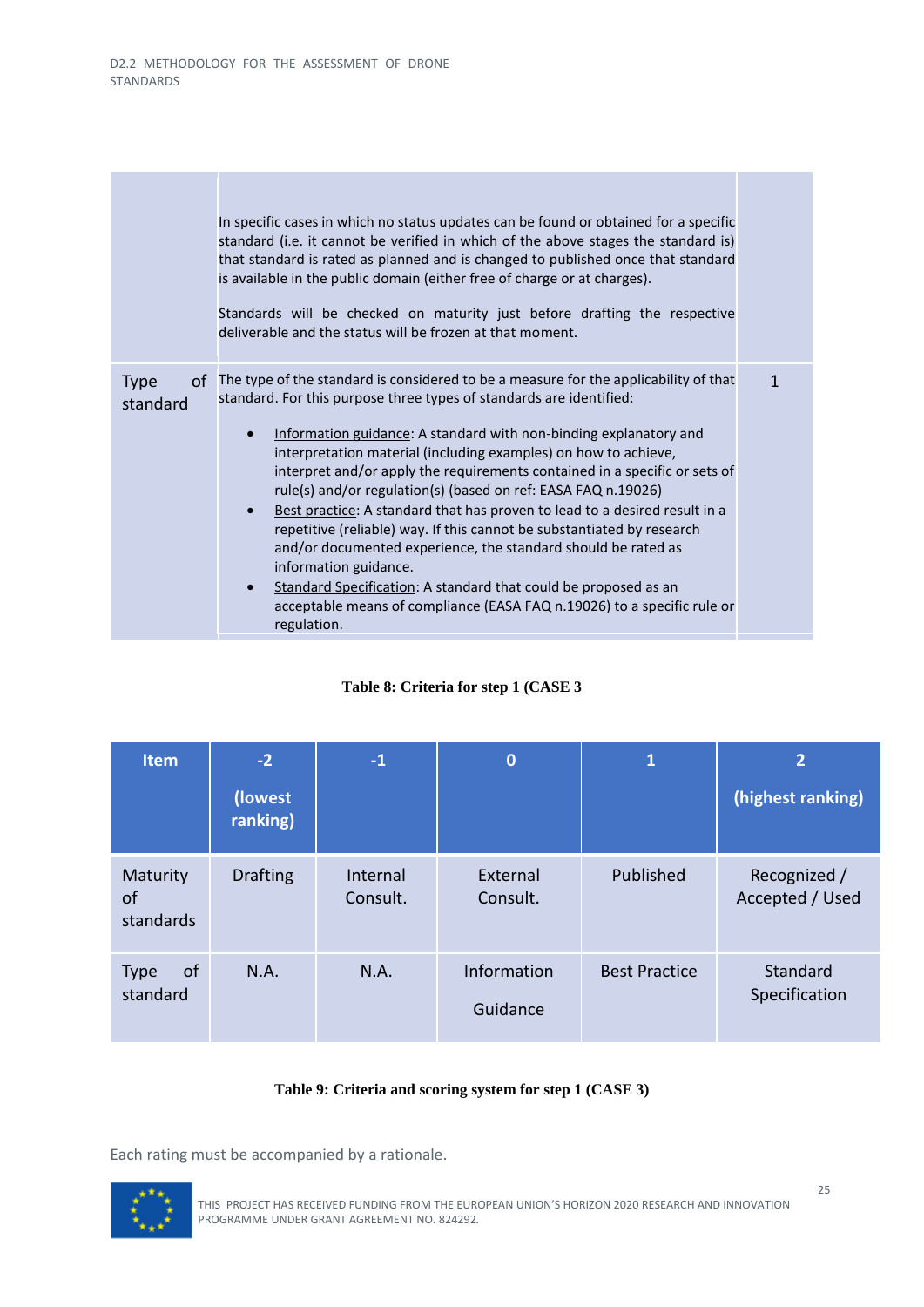# <span id="page-27-0"></span>**2.6.2 Criteria for step 2**

This section contains the criteria and the scoring system for the assessment of the standards for CASE 3. The criteria are given i[n Table 10](#page-29-0) and the corresponding scoring system is given i[n Table 11.](#page-30-1)

| <b>Criterion</b>                                 | <b>Description</b>                                                                                                                                                                                                                                                                                                                                                                                                                                                                                                                                                                                                                                                                                                                                                                                                                                                                                                                                                                                                                                                                                                                                                                                                                                                                                                                                                                          | <b>Weight</b>  |
|--------------------------------------------------|---------------------------------------------------------------------------------------------------------------------------------------------------------------------------------------------------------------------------------------------------------------------------------------------------------------------------------------------------------------------------------------------------------------------------------------------------------------------------------------------------------------------------------------------------------------------------------------------------------------------------------------------------------------------------------------------------------------------------------------------------------------------------------------------------------------------------------------------------------------------------------------------------------------------------------------------------------------------------------------------------------------------------------------------------------------------------------------------------------------------------------------------------------------------------------------------------------------------------------------------------------------------------------------------------------------------------------------------------------------------------------------------|----------------|
| Impact on relevant KPA                           | This criterion addresses the potential benefit given by the<br>compliance to the considered standard in absence of a<br>corresponding requirement. The criterion assesses the<br>impact on the KPAs for which the standard has been<br>produced (e.g. Safety, Security).<br>A standard that does not map onto a requirement but seems<br>useful nonetheless suggests that either the standard is not<br>safety related or the requirements are incomplete.                                                                                                                                                                                                                                                                                                                                                                                                                                                                                                                                                                                                                                                                                                                                                                                                                                                                                                                                  | $\overline{3}$ |
| Sum of scores of the<br>two criteria from step 1 |                                                                                                                                                                                                                                                                                                                                                                                                                                                                                                                                                                                                                                                                                                                                                                                                                                                                                                                                                                                                                                                                                                                                                                                                                                                                                                                                                                                             | 1              |
| Cost of compliance                               | The objective of this criterion is mainly to assess and quantify<br>the feasibility and practicability for the drone industry of<br>adopting a certain standard. Cost of compliance is a metric to<br>measure them.<br>All costs incurred to comply with the selected standard shall<br>be identified and quantified at a qualitative level. The analysis<br>should consider all affected<br>stakeholders<br>such<br>as:<br>Manufacturers,<br>Maintenance<br>organisations,<br><b>Training</b><br>organisations, Operator organisations, Remote<br>pilots,<br>Regulators, Oversight authorities, General public.<br>The assessment should include (as a minimum):<br>Development<br>costs incurred to<br>develop<br>$\bullet$<br>a<br>product/system compliant with the standards (e.g.<br>Cost for manufacturers to develop a DAA compliant<br>with EUROCAE/RTCA standard, or an entire UAS<br>compliant with CS-UAS or ISO UAS product<br>standard. Cost for training organization to develop a<br>training course compliant with ASTM standard, cost<br>for Remote Pilots to get a license)<br>Operational costs related to the limitations coming<br>$\bullet$<br>from the applicability of the selected standard (e.g.<br>if a standard is applicable only to operations in<br>uncontrolled airspace, there is a cost for the<br>operator that cannot fly in controlled airspace. If a | $\overline{2}$ |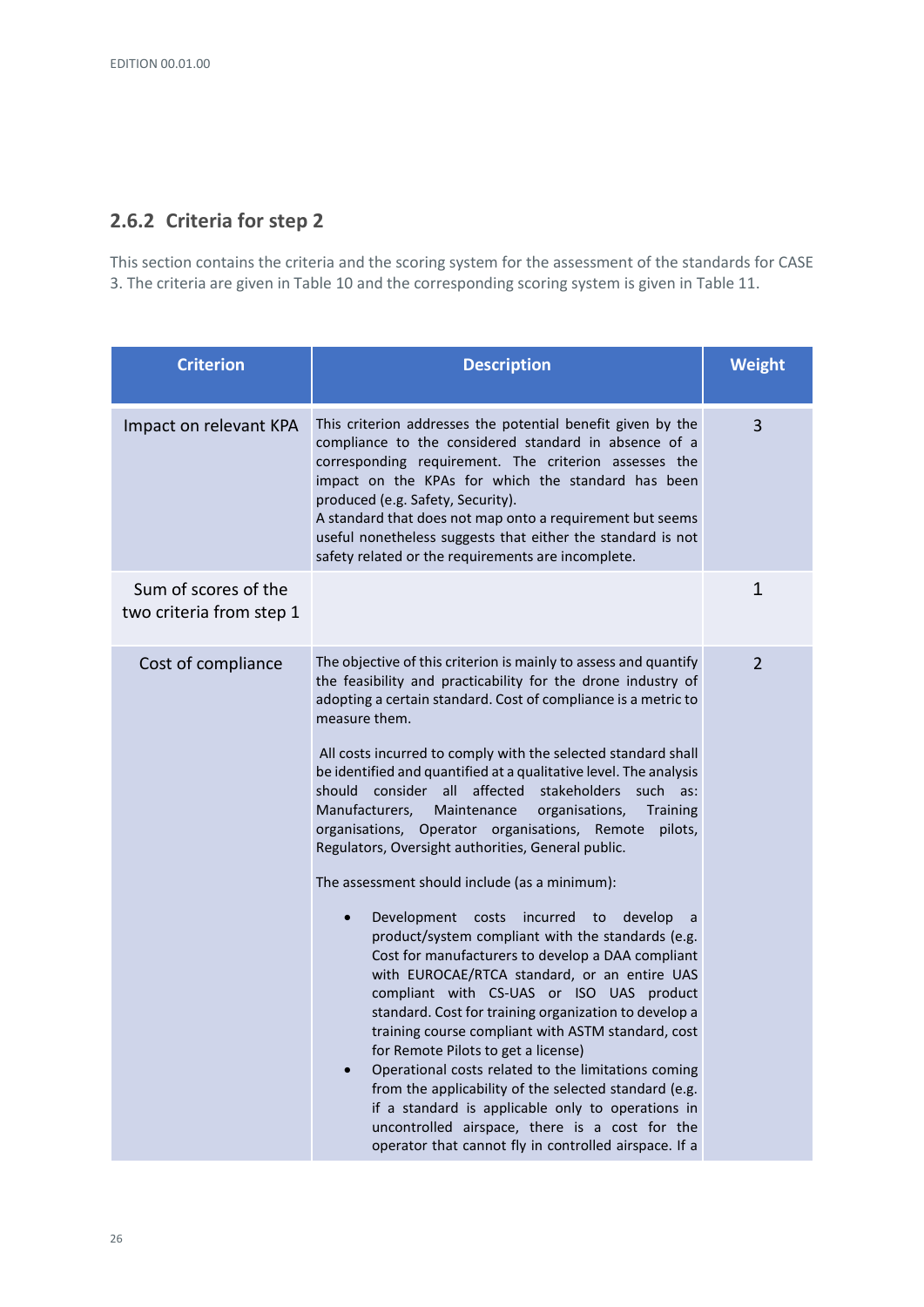|                                          | standard is applicable only to rotorcraft, there is a<br>cost related to the efficiency of operations requiring<br>to fly long distances and more suitable for fixed-<br>wing drones)<br>Time required to complete the development of all<br>$\bullet$<br>products/systems/infrastructures<br>required<br>to<br>comply with the selected standard (e.g. time for<br>Remote Pilots to obtain a license in line with a<br>selected training standard, time for manufacturers<br>to implement production processes that allows to<br>produce UAS compliant with CS-UAS)<br>Compatibility/consistency with existent standards<br>$\bullet$<br>should be considered as a way to reduce overall<br>costs by possibly reusing<br>products/systems/technologies already developed.<br>Both one-off and recurring costs shall be identified.<br>$\bullet$<br>All the costs and resources listed here should be<br>measured or derived with an expert judgement taking<br>into consideration the different magnitude and business<br>of<br>considered<br>stakeholders.<br>the<br>case<br>Costs<br>considerations will cover the<br>sustainability and<br>feasibility of the adoption of the considered standard for<br>a certain organization, rather than the absolute value of<br>the sustained costs (e.g. Airbus and DJI may have very<br>different costs for the production of a certain<br>component but with a similar affordability within their<br>respective business cases). |              |
|------------------------------------------|-------------------------------------------------------------------------------------------------------------------------------------------------------------------------------------------------------------------------------------------------------------------------------------------------------------------------------------------------------------------------------------------------------------------------------------------------------------------------------------------------------------------------------------------------------------------------------------------------------------------------------------------------------------------------------------------------------------------------------------------------------------------------------------------------------------------------------------------------------------------------------------------------------------------------------------------------------------------------------------------------------------------------------------------------------------------------------------------------------------------------------------------------------------------------------------------------------------------------------------------------------------------------------------------------------------------------------------------------------------------------------------------------------------------------------------------------------------------------------|--------------|
| Environmental impact                     | Effects on emission of greenhouse gases; noise nuisance;<br>energy and fuel consumption. Effect on areas, scenic view,<br>and resources. Likelihood of causing fires, explosions or<br>accidents. Effects on (local) fauna.<br>Impact can be beneficial, neutral or harmful. For example, a<br>standard directed at reducing consumption of resources has<br>a beneficial impact. On the other hand, a standard may be<br>harmful when, for instance, it induces high noise nuisance or<br>fuel consumption. Standards are expected to have mostly a<br>neutral impact.                                                                                                                                                                                                                                                                                                                                                                                                                                                                                                                                                                                                                                                                                                                                                                                                                                                                                                       | $\mathbf{1}$ |
| Impact on EU Industry<br>competitiveness | This criterion defines the impact (both positive and negative)<br>of the adoption of the selected standard on EU industrial<br>stakeholders (manufacturers, operators, service providers,                                                                                                                                                                                                                                                                                                                                                                                                                                                                                                                                                                                                                                                                                                                                                                                                                                                                                                                                                                                                                                                                                                                                                                                                                                                                                     | $\mathbf{1}$ |

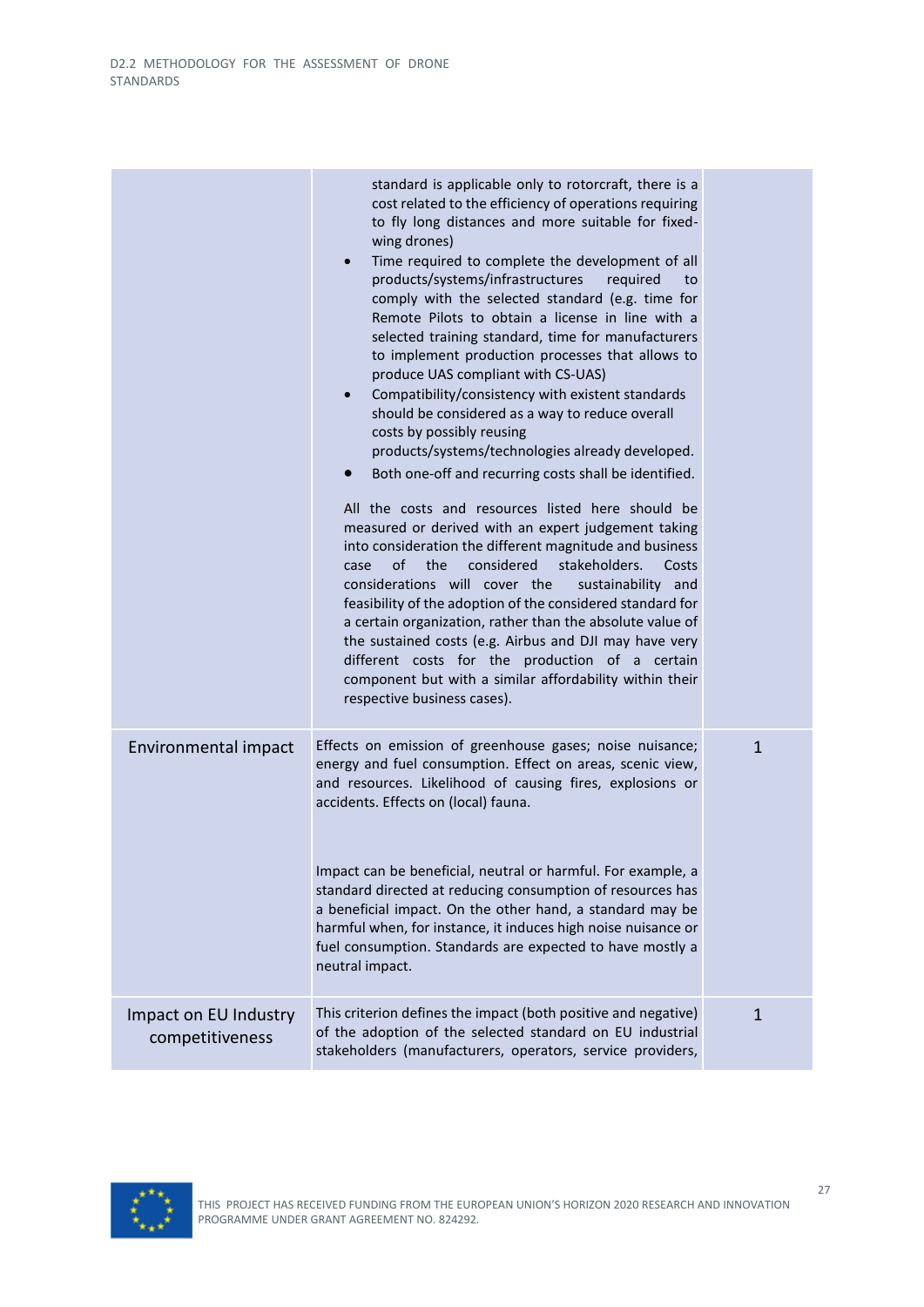|                   | etc.) competitiveness. The analysis should consider all<br>affected stakeholders and include (as a minimum):<br>Cost of compliance specifically for the European<br>$\bullet$<br>stakeholders (high costs mean a negative impact);<br>Readiness of EU industry in adopting the standard<br>$\bullet$<br>(long times for adoption lead to a negative impact)<br>Readiness of EU aviation authorities (EASA and<br>$\bullet$<br>NAAs) in adopting the standard (long times for<br>adoption lead to a negative impact)<br>Potential<br>benefits for EU manufacturers of<br>$\bullet$<br>certifiable technologies (positive impact) or need to<br>non-EU manufacturers to<br>on<br>rely<br>integrate<br>certifiable technology (negative impact)<br>Both one-off and recurring costs and benefits for EU<br>$\bullet$<br>industry shall be identified.                                                                                      |              |
|-------------------|-----------------------------------------------------------------------------------------------------------------------------------------------------------------------------------------------------------------------------------------------------------------------------------------------------------------------------------------------------------------------------------------------------------------------------------------------------------------------------------------------------------------------------------------------------------------------------------------------------------------------------------------------------------------------------------------------------------------------------------------------------------------------------------------------------------------------------------------------------------------------------------------------------------------------------------------|--------------|
| Social Acceptance | Social acceptance shall identify behavioural change caused<br>from a selected standard and its content that is being<br>assessed. It assesses:<br>The attitude change or the degree to which people<br>$\bullet$<br>receive favourably or negatively a standard and the<br>measures it introduces.<br>Is there acceptance of the standard and its measures<br>$\bullet$<br>by the stakeholders?<br>Any positive or negative impact on society. Does it<br>$\bullet$<br>have an impact on job creation and demand for<br>labour or improvement in job quality?<br>What benefit does it bring to the end user but also<br>$\bullet$<br>to society? Is there an impact on employment like<br>making dirty jobs redundant<br>Does the standard affect market penetration of<br>drones thus making them more acceptable<br>Does the standard introduces measures that make<br>$\bullet$<br>drones easier to be used for certain applications | $\mathbf{1}$ |

<span id="page-29-0"></span>**Table 10: Criteria for step 2 (CASE 3)**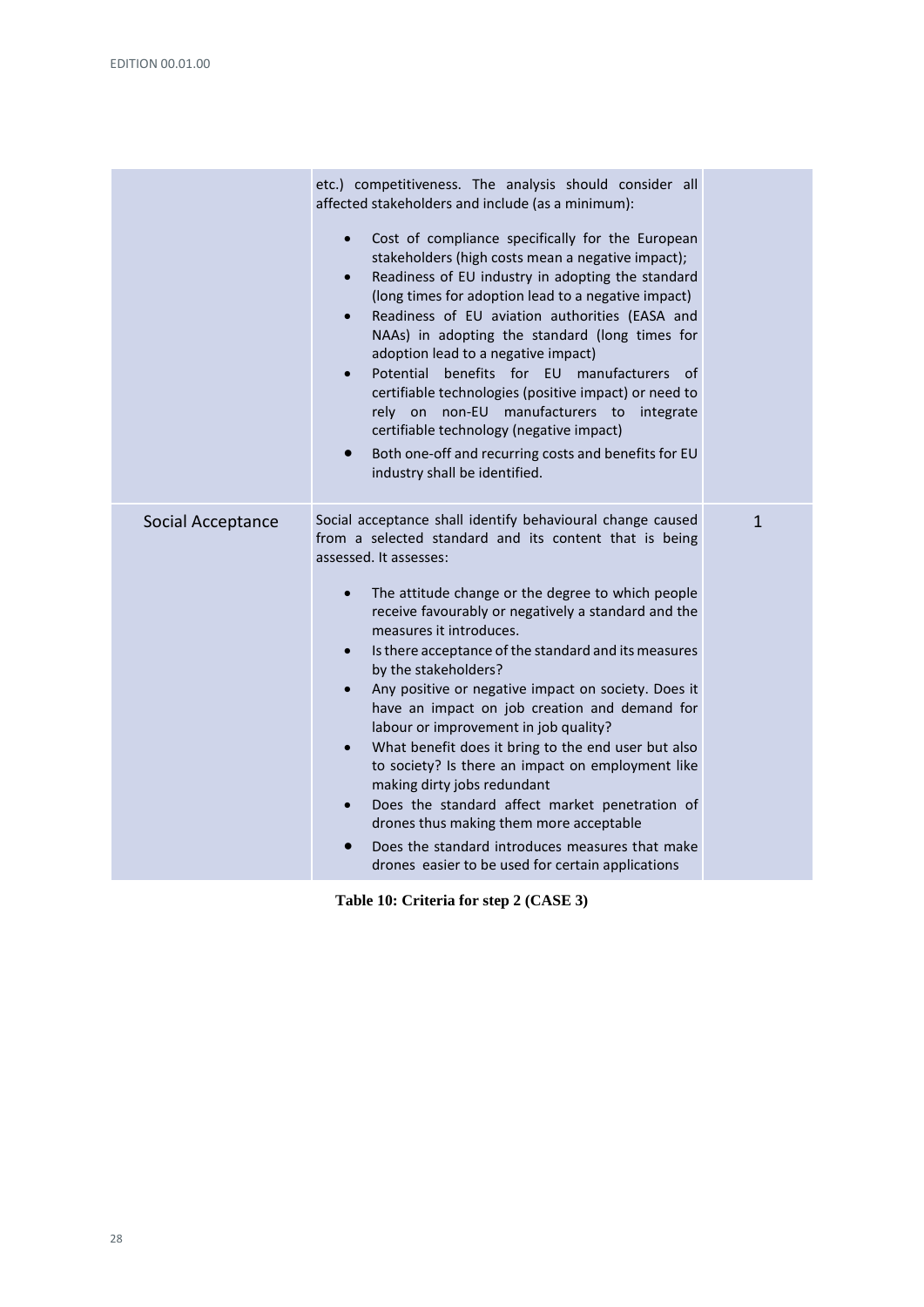| <b>Item</b>                                       | $-2$                | $-1$     | $\bf{0}$  | $\mathbf{1}$ | $\overline{2}$       |
|---------------------------------------------------|---------------------|----------|-----------|--------------|----------------------|
|                                                   | (lowest<br>ranking) |          |           |              | (highest<br>ranking) |
| Impact on relevant<br><b>KPA</b>                  | N.A.                | N.A.     | No impact | N.A.         | Positive<br>Impact   |
| Cost of compliance                                | Very High           | High     | Medium    | Low          | Very Low             |
| Environmental<br>impact                           | <b>Bad</b>          | N.A.     | Neutral   | N.A          | Good                 |
| EU<br>Impact<br>on<br>Industry<br>competitiveness | Very<br>negative    | Negative | No impact | Positive     | Very<br>Positive     |
| Social Acceptance                                 | Very<br>negative    | Negative | No impact | Positive     | Very<br>Positive     |

#### **Table 11: Criteria and scoring system for step 2 (CASE 3)**

<span id="page-30-1"></span>Each rating must be accompanied by a rationale.

#### <span id="page-30-0"></span>**2.6.3 Conclusions based on weighted score**

Depending on the weighted score, the following conclusions will be drawn:

• For a standard that does not correspond with any requirement and has a high ranking, a new requirement will be proposed to match this standard.

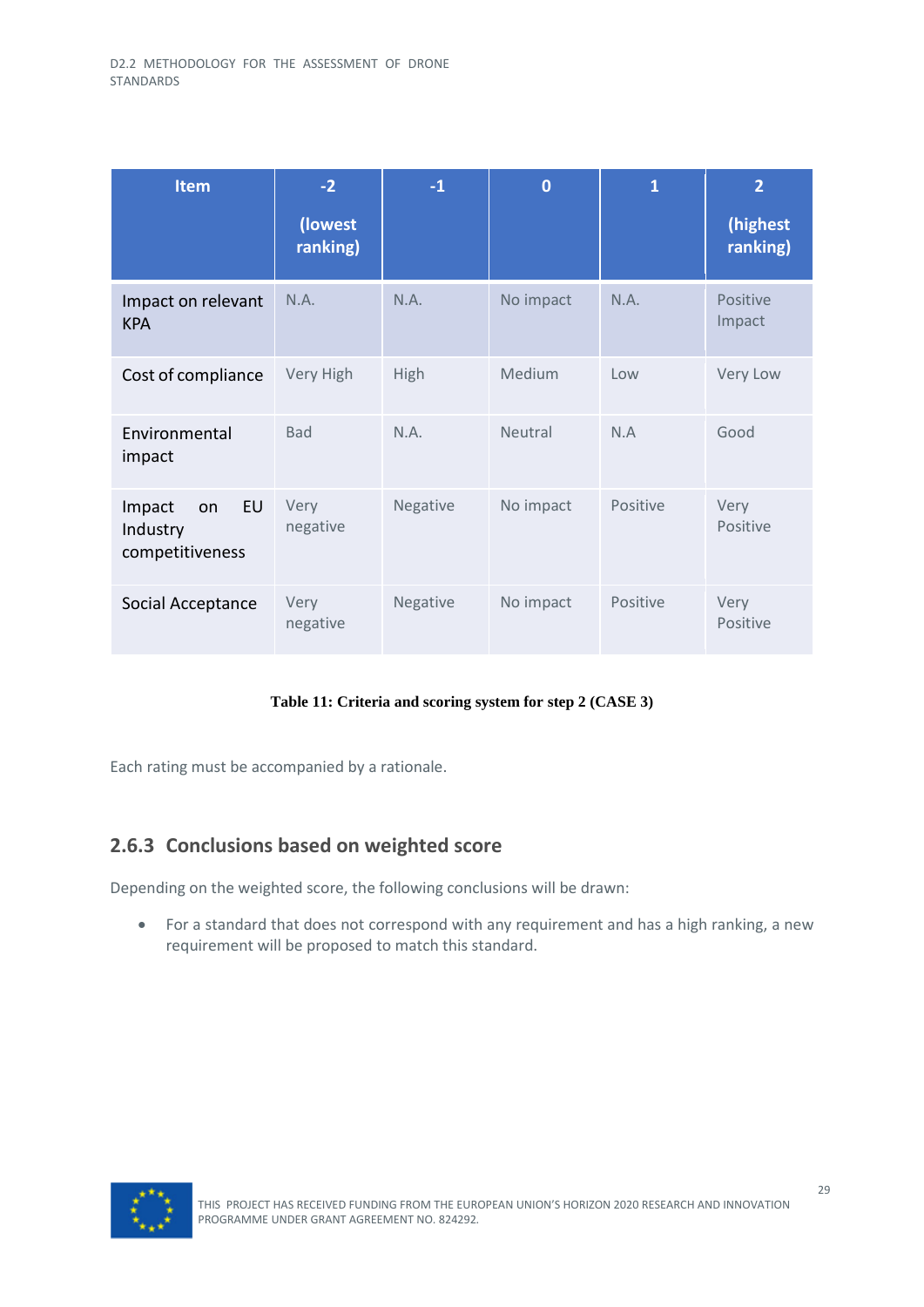

**Figure 3,** Conclusions for CASE 3 based on weighted score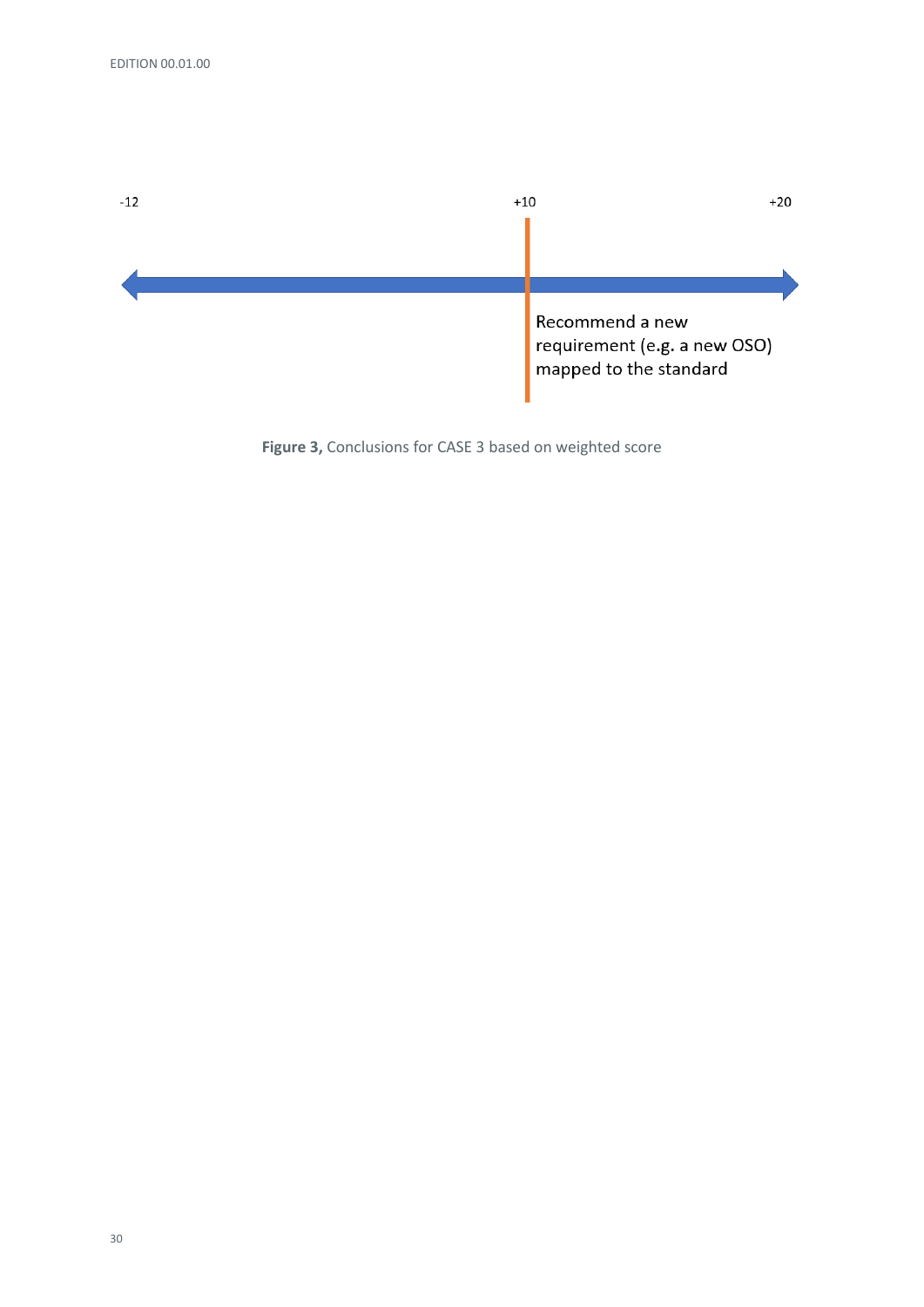# <span id="page-32-0"></span>**3 References**

1 EASA [\(https://www.easa.europa.eu/sites/default/files/dfu/EASA%20MB%20Decision%2018-](https://www.easa.europa.eu/sites/default/files/dfu/EASA%20MB%20Decision%2018-2015%20on%20Rulemaking%20Procedure.pdf) [2015%20on%20Rulemaking%20Procedure.pdf\)](https://www.easa.europa.eu/sites/default/files/dfu/EASA%20MB%20Decision%2018-2015%20on%20Rulemaking%20Procedure.pdf)

2 JARUS [\(http://jarus-rpas.org/sites/jarus](http://jarus-rpas.org/sites/jarus-rpas.org/files/imce/attachments/jarus_tor_v06.17_and_annex_scb_tor_130818.pdf)[rpas.org/files/imce/attachments/jarus\\_tor\\_v06.17\\_and\\_annex\\_scb\\_tor\\_130818.pdf](http://jarus-rpas.org/sites/jarus-rpas.org/files/imce/attachments/jarus_tor_v06.17_and_annex_scb_tor_130818.pdf) )

3 ISO :Proposal Stage\* / Preparatory stage / Committee stage / Enquiry stage\* / Approval stage / Publication stage\* [\(https://www.iso.org/stages-and-resources-for-standards-development.html\)](https://www.iso.org/stages-and-resources-for-standards-development.html)

4 Eurocae [\(https://www.eurocae.net/media/1567/eurocae-public-twp-2019.pdf](https://www.eurocae.net/media/1567/eurocae-public-twp-2019.pdf) )

5 European Commission, Impact Assessment Guidelines, SEC(2009) 92, 15 Jan 2009

6 COMMISSION IMPLEMENTING REGULATION (EU) 2019/947 of 24 May 2019 on the rules and procedures for the operation of unmanned aircraft

7 JARUS guidelines on Specific Operations Risk Assessment (SORA), JAR-DEL-WG6-D.04, Edition 2.0, 30.01.2019

8 Minutes of AW Drones Kick-Off Meeting, 24th January 2019, Ibis Brussels City Centre

9 Study on High Performance Aircraft, Ecorys, Specific contract No SC004 (SAP: 500007063) implementing framework contract No. EASA.2011.FC25, Final Report, Version 2.0, 14 November 2016

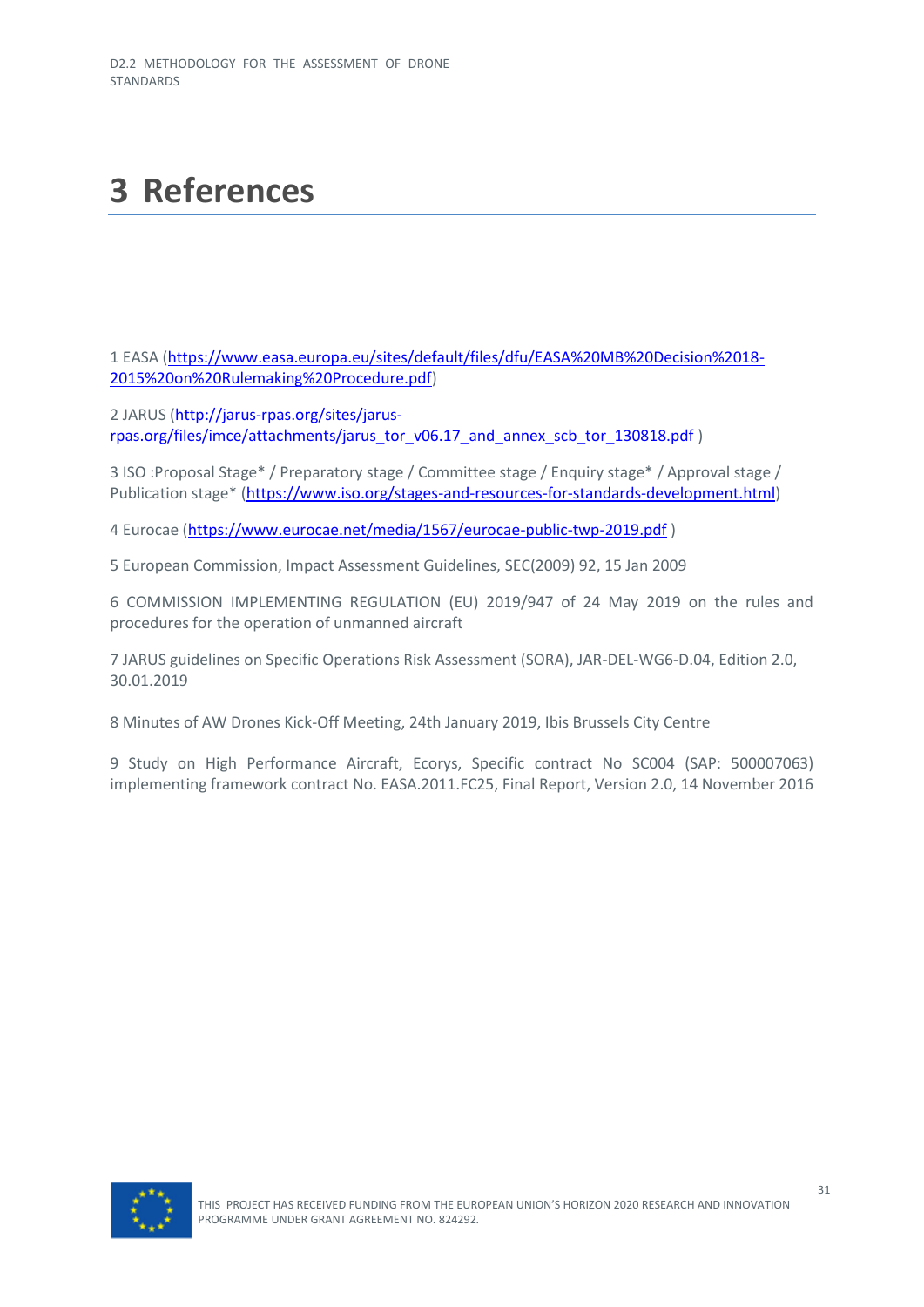# <span id="page-33-0"></span>**4 Appendix A – example of application of methodology**

This section contains an example of the methodology for CASE 1.

| <b>Standard</b>                                    | EUROCAE ED-267, Operational services and environment definition for<br>detect & avoid in very low level operations |                                                                                                                                                                                                                                                                                                                                                                                                                                                                                                                                                                                                                                                                                                                                                       |  |
|----------------------------------------------------|--------------------------------------------------------------------------------------------------------------------|-------------------------------------------------------------------------------------------------------------------------------------------------------------------------------------------------------------------------------------------------------------------------------------------------------------------------------------------------------------------------------------------------------------------------------------------------------------------------------------------------------------------------------------------------------------------------------------------------------------------------------------------------------------------------------------------------------------------------------------------------------|--|
| <b>SORA requirement</b>                            | OSO#23 Environmental conditions for safe operations are defined,<br>measurable and adhered to.                     |                                                                                                                                                                                                                                                                                                                                                                                                                                                                                                                                                                                                                                                                                                                                                       |  |
| <b>Assessment criteria</b>                         | <b>Ranking</b><br>/ score                                                                                          | <b>Rationale</b>                                                                                                                                                                                                                                                                                                                                                                                                                                                                                                                                                                                                                                                                                                                                      |  |
| Maturity of standards                              | $\Omega$                                                                                                           | Under external consultation                                                                                                                                                                                                                                                                                                                                                                                                                                                                                                                                                                                                                                                                                                                           |  |
| Type of standard                                   | $\overline{2}$                                                                                                     | <b>Standard specification</b>                                                                                                                                                                                                                                                                                                                                                                                                                                                                                                                                                                                                                                                                                                                         |  |
| Effectiveness to fulfill<br><b>KPA</b> requirement | $\Omega$                                                                                                           | The main purpose of this standard is not the definition of<br>environmental conditions for safe operations, while the main<br>focus is on the detect&avoid system. Nonetheless, it defines<br>standard defines environmental conditions to be considered<br>and describes how to measure them.<br>However, not all environmental conditions that could be<br>encountered during operations are included. For example<br>sand storms, volcanic ash and wind shear are missing.<br>The adherence to environmental conditions for safe<br>operations is dependent on the remote pilot responding to<br>alerts from the DAA system. Remote pilot selection and<br>training is not covered by this standard though. Therefore<br>adherence is not covered. |  |
| Cost of compliance                                 | $\Omega$                                                                                                           | At this level (OSED) the cost of compliance for this standard<br>cannot be defined. It will strongly depend on the detect&avoid<br>technologies and their technical standards.                                                                                                                                                                                                                                                                                                                                                                                                                                                                                                                                                                        |  |
| Environmental impact                               | $\overline{2}$                                                                                                     | Has a positive effect on local fauna by asserting that the UA<br>must keep clear of flying wildlife.                                                                                                                                                                                                                                                                                                                                                                                                                                                                                                                                                                                                                                                  |  |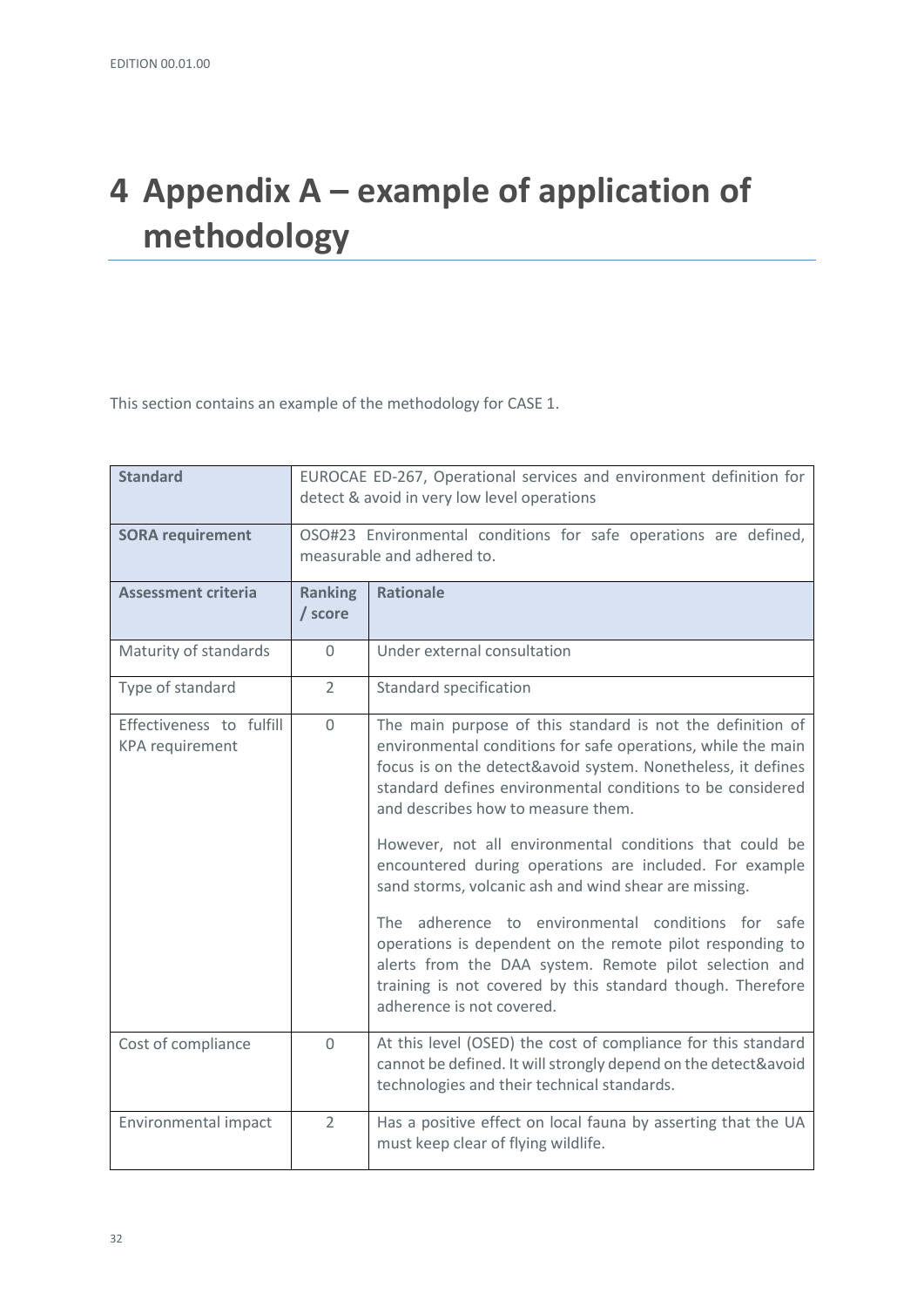| Impact on EU Industry<br>competitiveness | $\mathcal{P}$ | The standard would lead to the development of a wide range<br>of DAA related technologies, such as sensors, lidars, vision<br>systems, transceivers, etc, potentially creating a large business<br>for EU industry.                                                                                                                                                                   |
|------------------------------------------|---------------|---------------------------------------------------------------------------------------------------------------------------------------------------------------------------------------------------------------------------------------------------------------------------------------------------------------------------------------------------------------------------------------|
|                                          |               | In addition, some databases will be needed (e.g. Digital<br>elevation models) as well as data process algorithms (e.g. data<br>fusion).                                                                                                                                                                                                                                               |
|                                          |               | In conclusion both manufacturers and IT industries would<br>benefit from the adoption of the standard.                                                                                                                                                                                                                                                                                |
| Social Acceptance                        | $\mathcal{P}$ | Describes operational scenarios and operating environments<br>that will improve safety under Very Low Level operations thus<br>improving the possibility of negative acceptance from<br>accidents. Also, discusses the necessity of VLL Air Traffic<br>Management services (part of other standards) that can<br>generate additional job vacancies and make such operations<br>safer. |
| <b>Total score</b>                       |               | $(3*0)+(1*(2+0))+(3*0)+(1*2)+(1*2)+(1*2)=8$                                                                                                                                                                                                                                                                                                                                           |

#### **Table 12: Example of application of methodology**

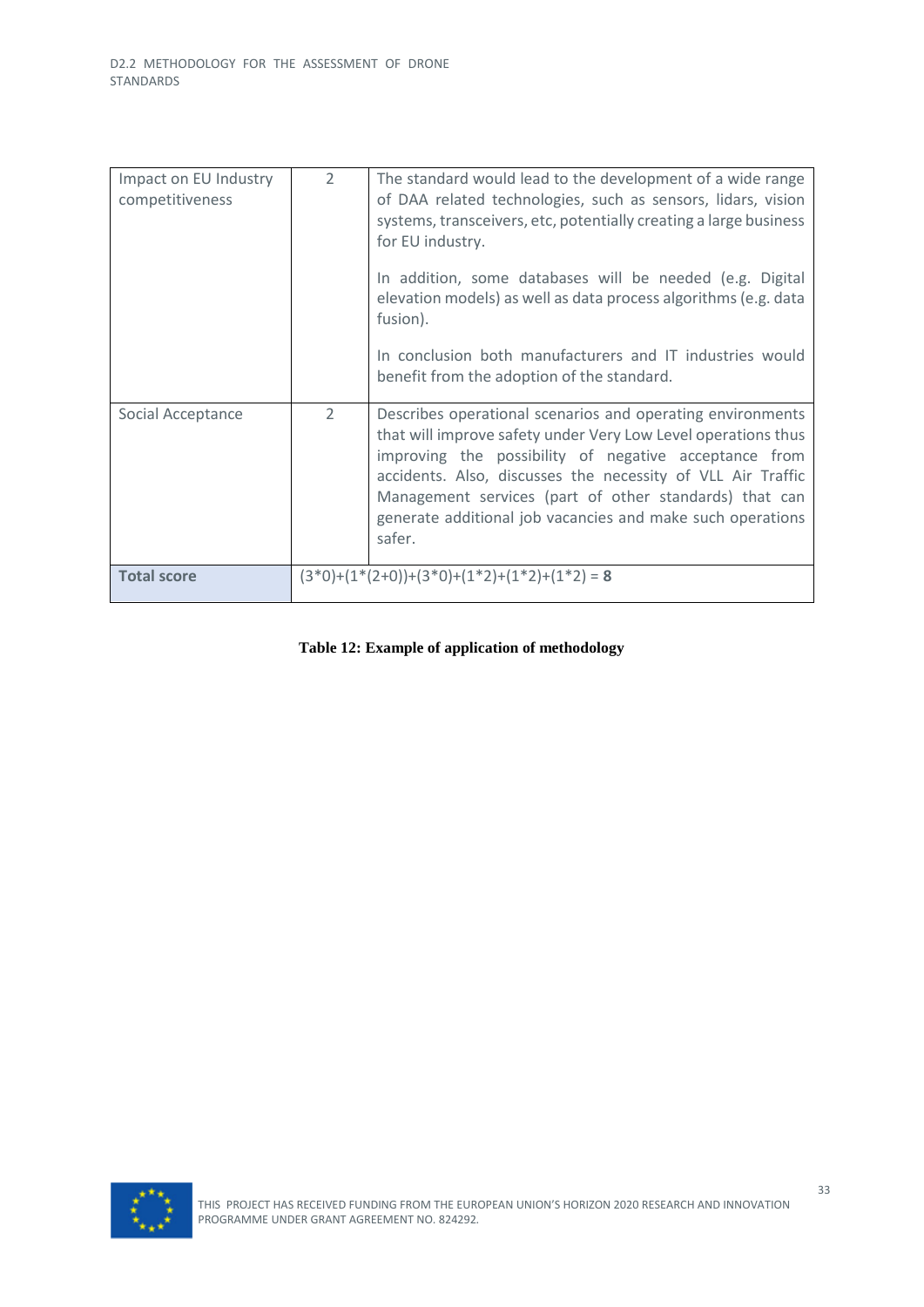# <span id="page-35-0"></span>**5 Appendix B – feedback received from EASA**

Feedback on the draft version of the methodology has been received from EASA during the workshop with EASA on 6-7 June 2019 at EASA in Cologne. The feedback is described in the following table.

| Comment                                                                                                                                                                                                                                                      | Accepted/Rejected  | Rationale                                                                                                       |
|--------------------------------------------------------------------------------------------------------------------------------------------------------------------------------------------------------------------------------------------------------------|--------------------|-----------------------------------------------------------------------------------------------------------------|
| Criterion 'Relation of SDO to EU regulatory<br>process' shall be deleted.                                                                                                                                                                                    | Accepted           |                                                                                                                 |
| Criterion 'Impact on EU industry<br>competitiveness' shall be merged with 'cost<br>of compliance'.                                                                                                                                                           | Rejected           | There is a need to<br>discuss this with other<br>stakeholders such as<br>manufacturers and/or<br><b>DG-GROW</b> |
| "Cost of compliance" shall be described<br>more in terms of feasibility or practicability.<br>The cost itself can be misleading as different<br>manufacturers (e.g. DJI vs AIRBUS) might<br>have different cost for producing the same<br>product.           | Accepted           |                                                                                                                 |
| It was questioned whether a rating for the<br>'Social<br>acceptance'<br>criterion<br>can<br>be<br>determined in a reliable and repeatable way.<br>Results from the project are awaited before it<br>will be decided whether or not to use this<br>criterion. | Accepted           |                                                                                                                 |
| The criterion 'Regulatory compliance' (which<br>was renamed 'Global harmonisation') shall<br>be deleted because it is judged to be not<br>standards<br>applicable<br>for<br>(only<br>for<br>regulations).                                                    | Accepted           |                                                                                                                 |
| Case 3 (orphan standards) shall be deleted<br>because it is assumed that the SORA<br>requirements are complete.                                                                                                                                              | Partially accepted | In the first iteration<br>Case 3 will<br>not be<br>considered.<br><b>This</b><br>choice<br>might<br>be          |